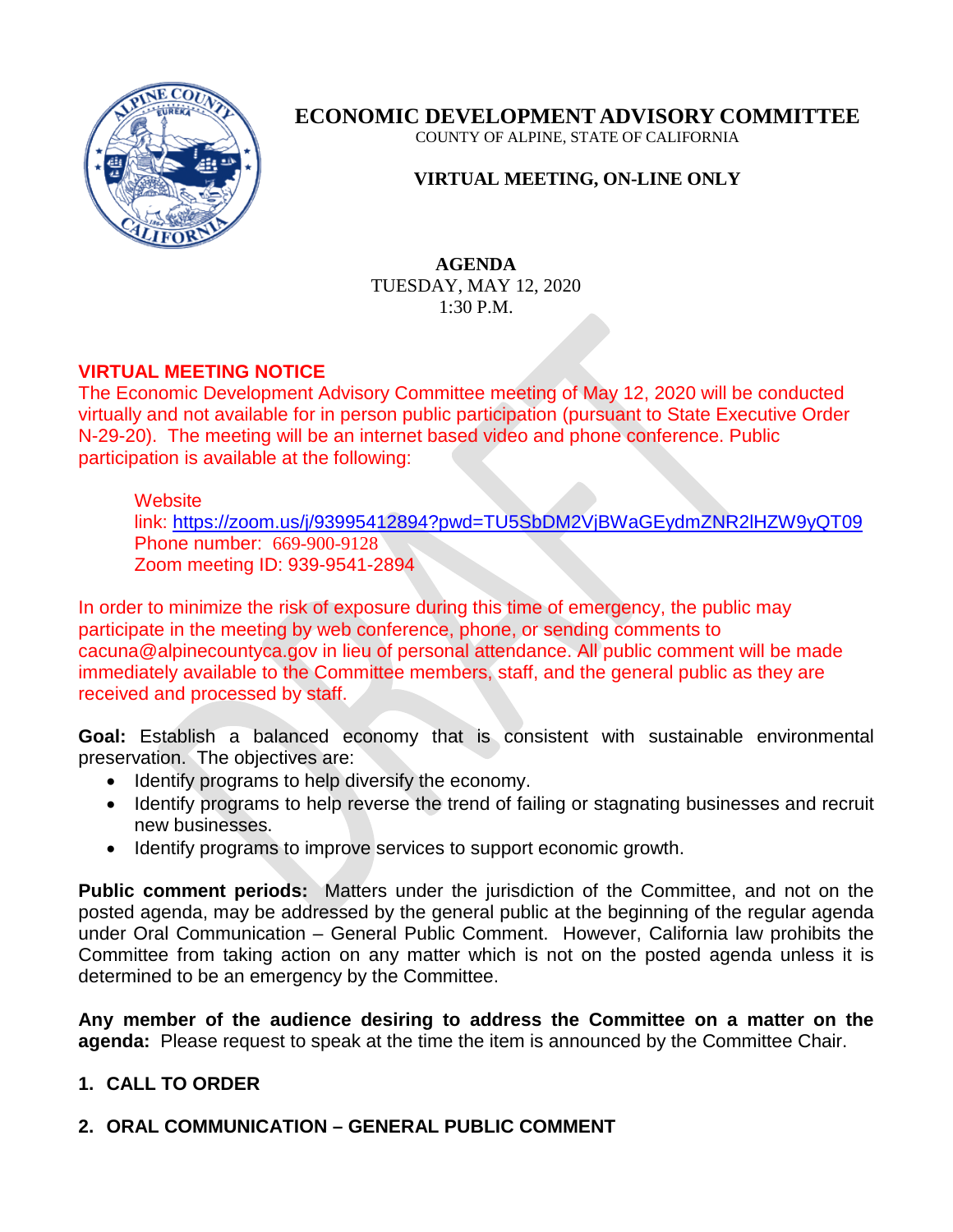2.1.This portion of the meeting is an opportunity for members of the public to address the Committee on subjects relating to economic development.

### **3. MINUTES**

3.1.Request approval of regular meeting minutes of March 17, 2020

### **4. UNFINISHED BUSINESS**

4.1.Discussion and possible direction to staff regarding a grant application to the Economic Development Agency to create an economic development strategy for Alpine County. Brian Peters (continued from March 17, 2020 meeting).

### **5. NEW BUSINESS**

- 5.1.Reports and discussion from working sub-groups:
	- 5.1.1. Economic development ideas from similar communities
	- 5.1.2. New initiatives for consideration
- 5.2.Discussion regarding reopening for business in light of COVID-19 and gathering restrictions – Becky DeForest, Alpine County Chamber of Commerce
- 5.3.Discussion regarding generating ideas to improve business and visitation for fall / winter / spring

### **6. INFORMATIONAL ITEMS:**

Member announcements and updates

### **7. OTHER BUSINESS**

None

### **8. NEXT MEETING**

Set date for next Committee meeting

### **9. ADJOURNMENT**

The Committee will adjourn to the next scheduled meeting with meeting format, time and location to be determined based on whether or not restrictions on group gatherings remain in place.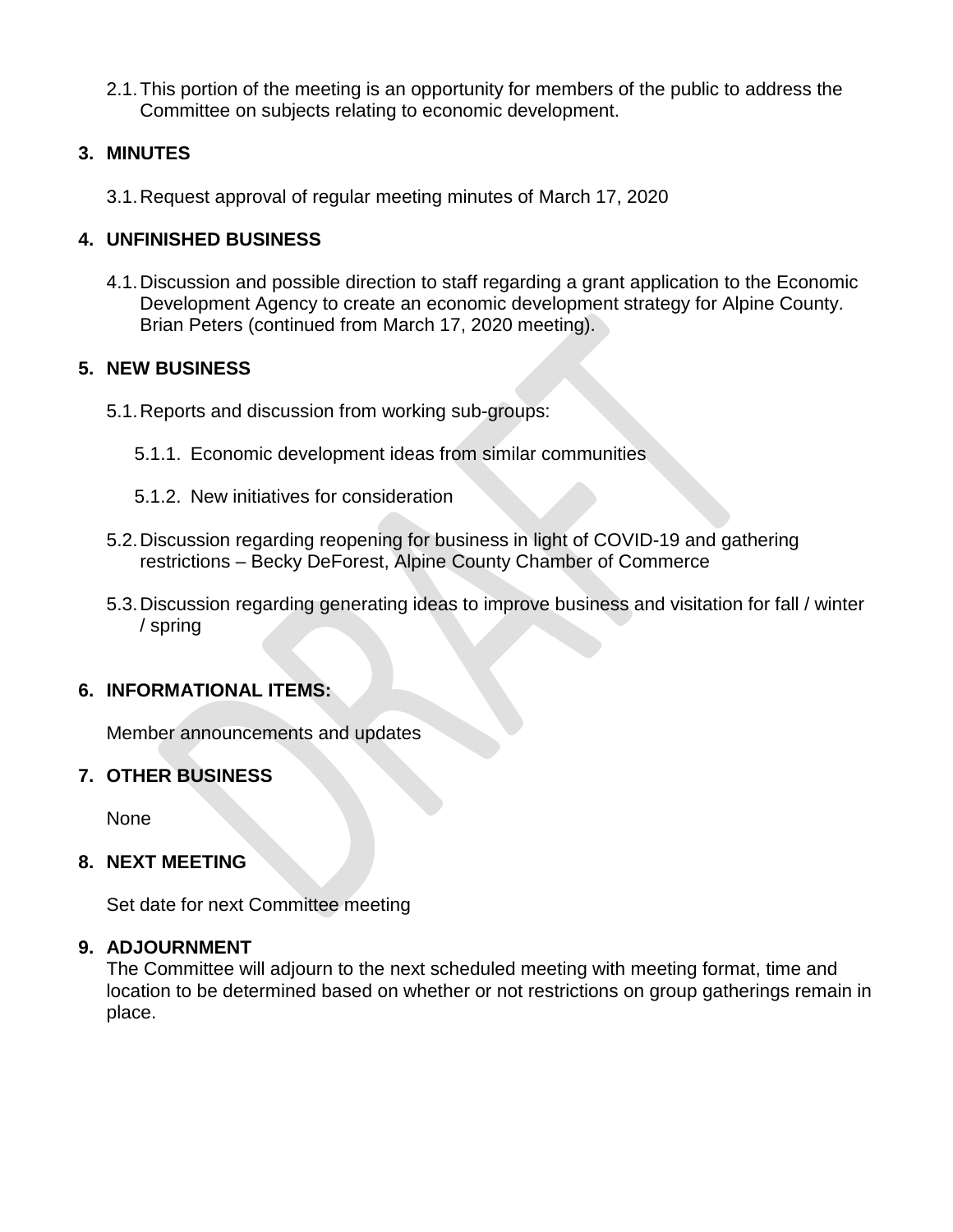

### **ECONOMIC DEVELOPMENT ADVISORY COMMITTEE COUNTY OF ALPINE, STATE OF CALIFORNIA Community Development Conference Room 50 Diamond Valley Road, Markleeville, CA 96120**

**MINUTES** Tuesday March 17, 2020

### **1. CALL TO ORDER**

The meeting was called to order at 1:32 p.m. at the Alpine County Community Development Conference Room, 50 Diamond Valley Road, Markleeville, California with members David Griffith, Kris Hartnett, Mary Rawson, Becky DeForest, Frank Gerdeman, Tom Sweeney Deanna Jang and Blake Weyland present.

Terry Woodrow, Karrie Baker and Irvin Jim were not present.

A quorum was established.

### **2. ORAL COMMUNICATION – GENERAL PUBLIC COMMENT** None

### **3. MINUTES**

3.1.Request approval of regular meeting minutes of January 7, 2020.

MOTION: Hartnett / SECOND: Weyland approving the regular meeting minutes of January 7, 2020. AYES: Griffith, Harnett. Rawson, Weyland ABSTAIN: Sweeney, Jang, Gerdeman MOTION: Carried

### **4. UNFINISHED BUSINESS**

### 4.1.**Bear Valley Business Association update – Terry Woodrow**

None

### 4.2.**Alpine County Chamber of Commerce update – Becky DeForest**

Death Ride has 818 rider register as of now.

Alpine County Visitors Guide will be published next month.

### 4.3.**Heritage Tourism Ad Hoc Committee update – Tom Sweeney**

None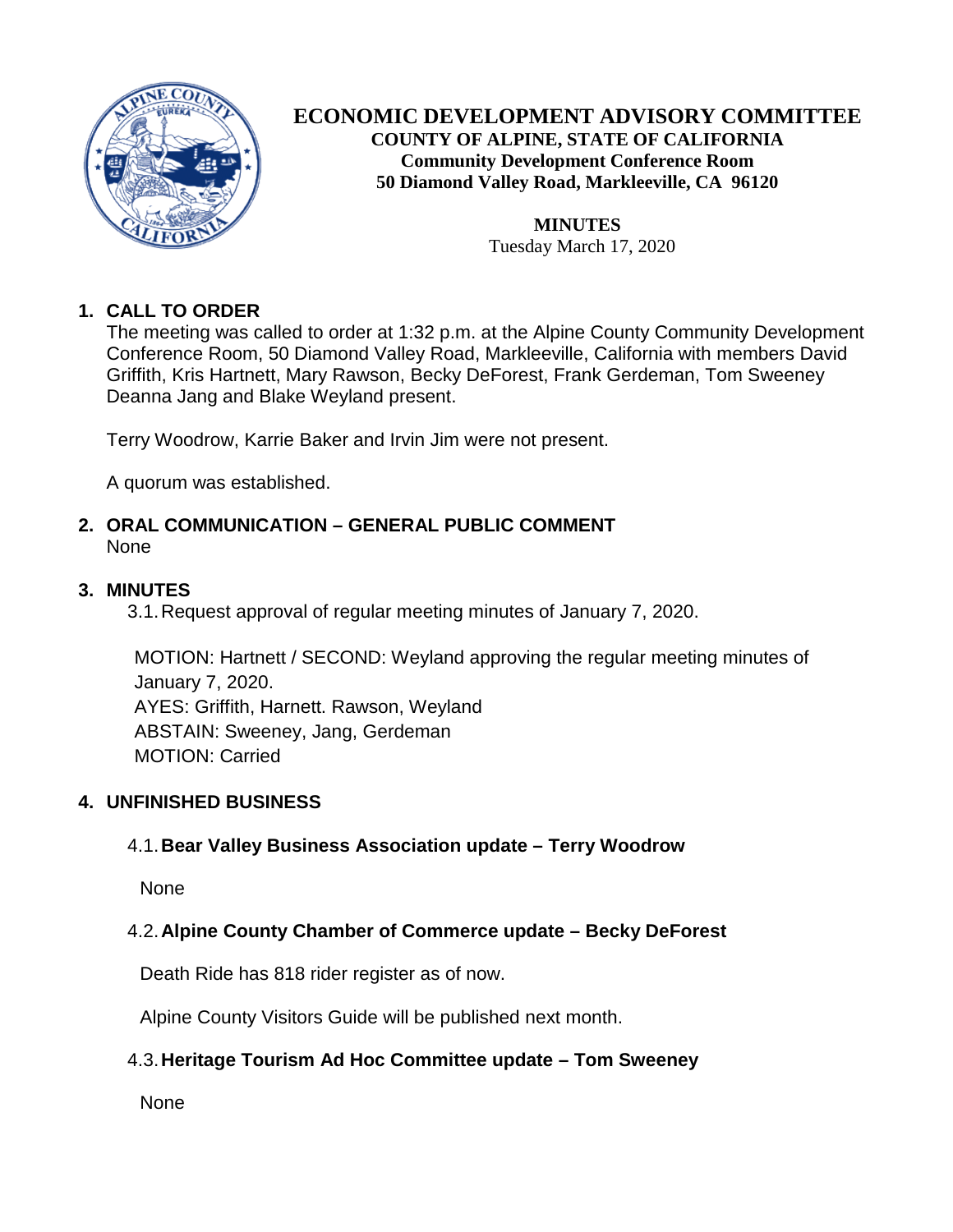### 4.4.**Discussion and possible direction to staff regarding a grant application to the Economic Development Agency to create an economic development strategy for Alpine County -** Brian Peters (continued from October 15, 2019 meeting).

Peters stated that what happens with grant application is that the Regional Economic Development Administrative staff review the application and they make the funding recommendation. Peters discussed that the approach for the application \ to put together a concept proposal for review by Malinda Matson at and obtain some feedback from her on the application before moving forward.

### 4.5.**Discuss outreach to similarly-situated counties for novel economic development ideas not involving timber, and suggest a tele-meeting to discuss their input and successes. (See attachments)-** Kris Hartnett

Kris Hartnett stated that he contacted four different counties including Humboldt County. They still have an Economic Development Committee however it seems the reliance is more on their visitor's staff. Hartnett then stated that he contacted Liberty Utilities to inquire about getting solar in Alpine County and discussed taking a look at the land around the Markleeville airport. If Liberty Utilities decides this is something to consider they are willing to come in and talk with the Economic Development Committee.

This item was continued.

### 4.6.**Discussion and possible direction to staff on pursuing new initiatives. Tom Sweeney (see attached memo).**

Blake Weyland introduced the first bullet point from the memo and the importance of adding a conference center/business retreat facility. Weyland emphasize that by adding a conference center it would attract remote workers and provide a space for meetings related to business and technology to improve the collaboration in the business community. Weyland stated another key component that would be necessary is internet access and internet speed. Solutions to look into could be partnering up with the tribe and gaining internet access from them, running internet down Hwy 88, partnering with Verizon for hotspot usage through their towers or contacting Space X about Star Link once it's come online in the States. These centers will create a place for small businesses and individuals to meet, which would increase business connections in Alpine County and will help keep recreationalists here longer potentially for longer work over vacations – increasing revenue for motels, short term rentals, restaurants and retail shops in the County.

Hartnett asked if the Committee can continue working on other items from the memo while continuing to discuss forming and exploratory committee and outreach to similarly situated countries, until they are completed. DeForest, Rawson and Weyland agreed to work together on reaching out to local and regional wedding planners and photographers and Weyland and Sweeney will work together on outreach to influencers in the Artificial Intelligence.

This item was continued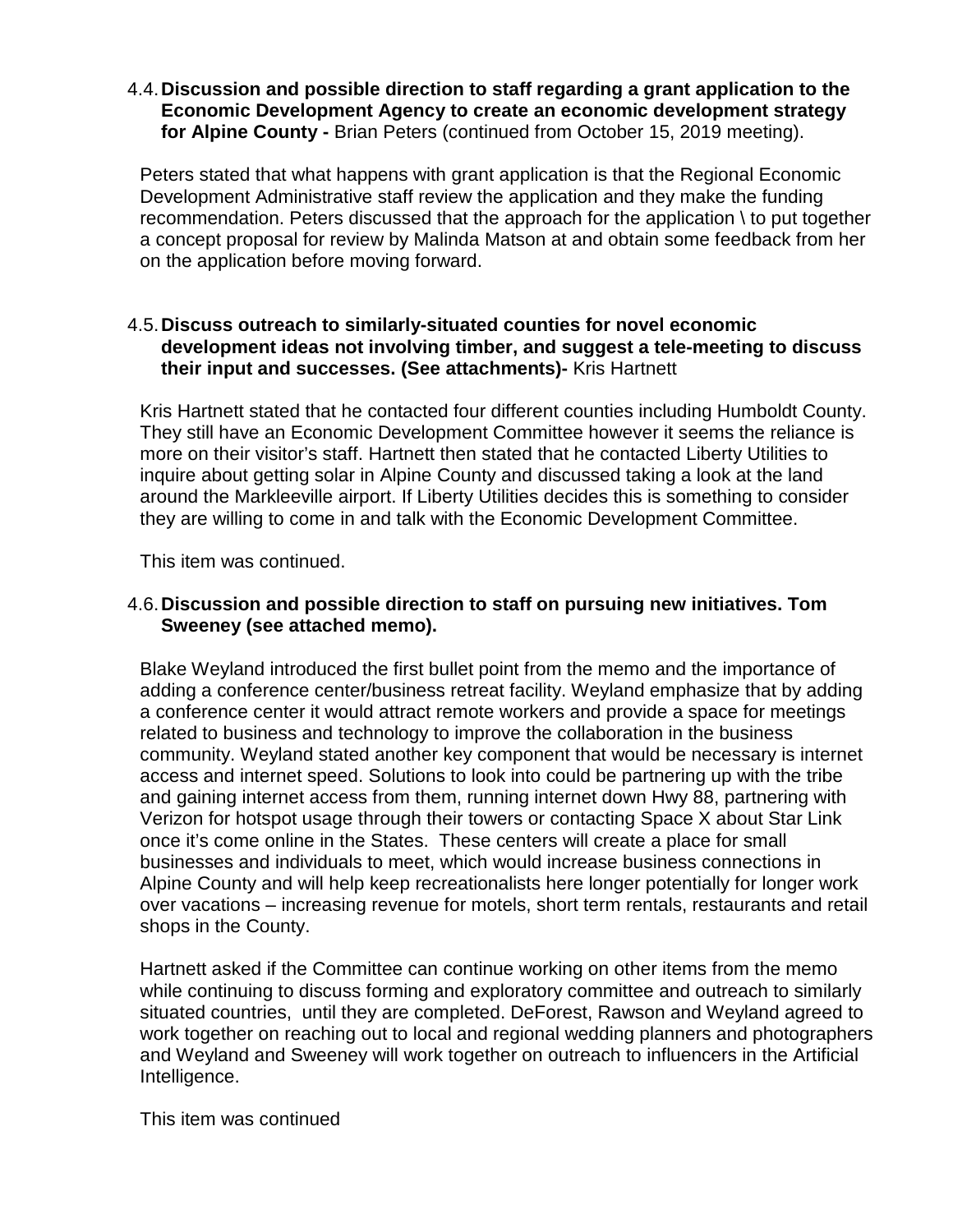### **5. NEW BUSINESS:**

### 5.1.**Election of the Chair for a one year term commencing at the next meeting**

David Griffith for Chairman MOTION: Rawson / SECOND: Jang AYES: Griffith, Rawson, Jang No: Hartnett, DeForest, Gerdeman, Sweeney Weyland MOTION: Not Carried

Opened for another nomination.

Blake Weyland for Chairman MOTION: Sweeney / SECOND: Hartnett AYES: Griffith, Rawson, Jang, Hartnett, DeForest, Gerdeman, Sweeney, Weyland MOTION: Carried

### 5.2.**Election of the Vice-Chair for a one year term commencing at the next meeting.**

Kris Hartnett for Vice- Chair MOTION: Sweeney/ SECOND: Weyland AYES: Sweeney, Weyland, Hartnett No: DeForest, Gerdeman, Griffith, Rawson, Jang MOTION: Failed

Opened for another nomination.

David Griffith for Vice-Chair MOTION: Jang / SECOND: Rawson AYES: Griffith, Rawson, Jang, DeForest, Gerdeman, Weyland No: Hartnett, Sweeney MOTION: Carried

### **6. INFORMATION ITEMS:**

### **7. MEMBER REPORTS:**

**8. OTHER BUSINESS:** None.

### **9. NEXT MEETING**

The next regular meeting is to be held on May 12, 2020 at 1:30 p.m.

### **10.ADJOURNMENT**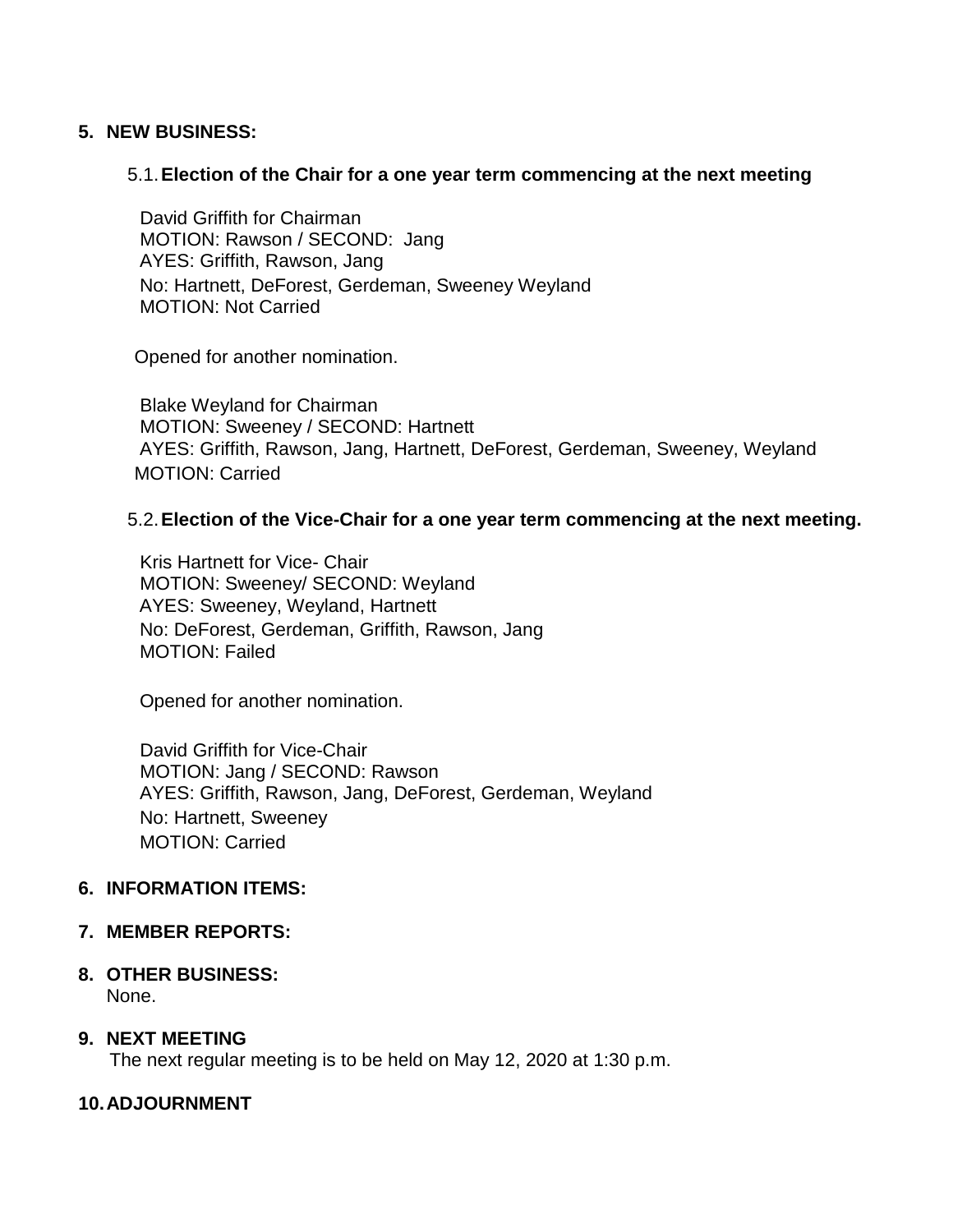The Committee adjourned to the next scheduled meeting in the Alpine County Community Development Conference Room, 50 Diamond Valley Road, Markleeville, California.

> \_\_\_\_\_\_\_\_\_\_\_\_\_\_\_\_\_\_\_\_\_\_\_\_\_\_\_\_\_\_ Blake Weyland, Chair

Attest:

\_\_\_\_\_\_\_\_\_\_\_\_\_\_\_\_\_\_\_\_\_\_\_\_\_\_\_\_\_ Carey Umbdenstock Alpine County Community Development Administrative Assistant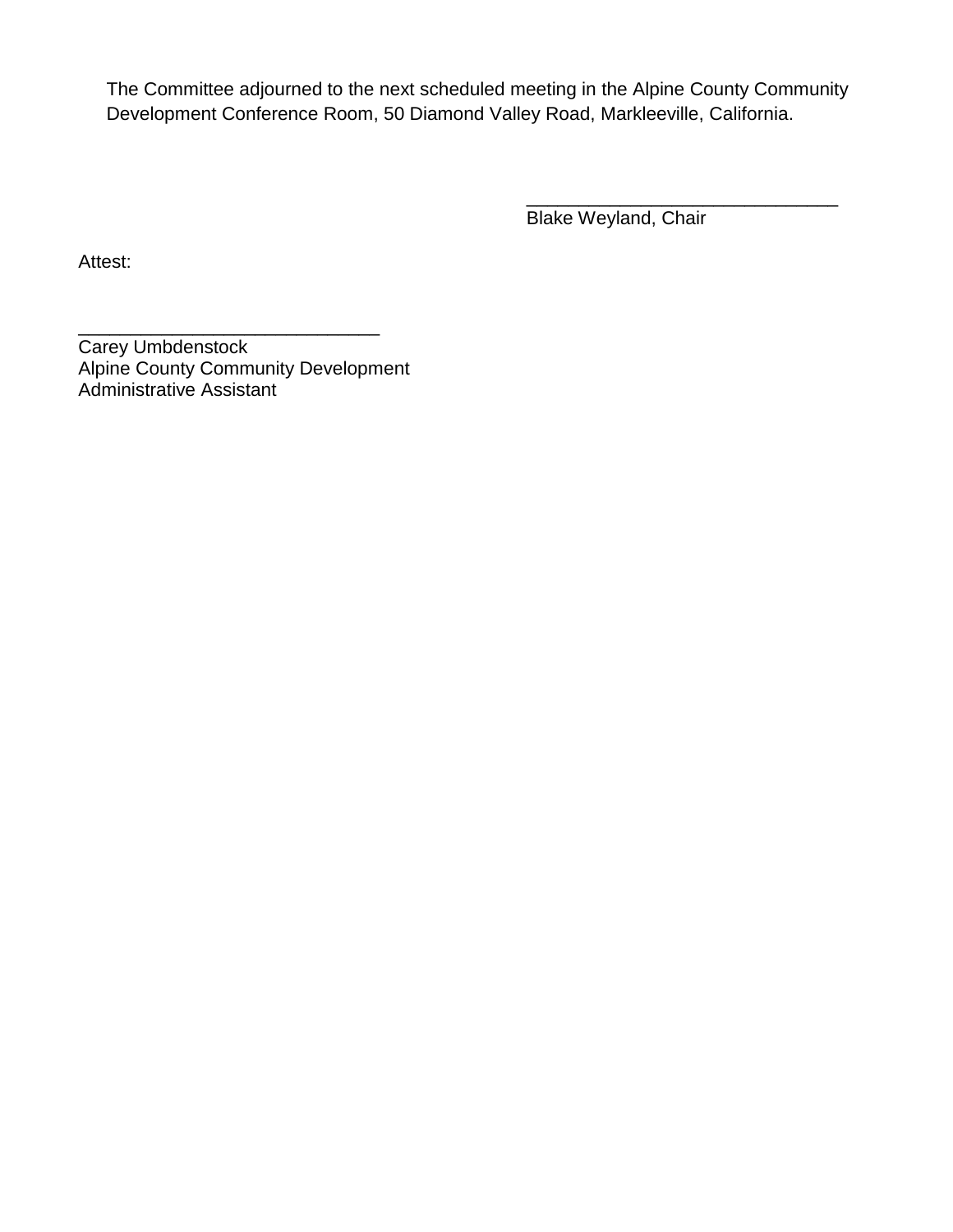EDAC Meeting May 12, 2020

Attachments for Item 4.1

4.1. Discussion and possible direction to staff regarding a grant application to the Economic Development Agency to create an economic development strategy for Alpine County. Brian Peters (continued from March 17, 2020 meeting).

- Grant Concept Outline
- Working Version of main form
- Grant Application main form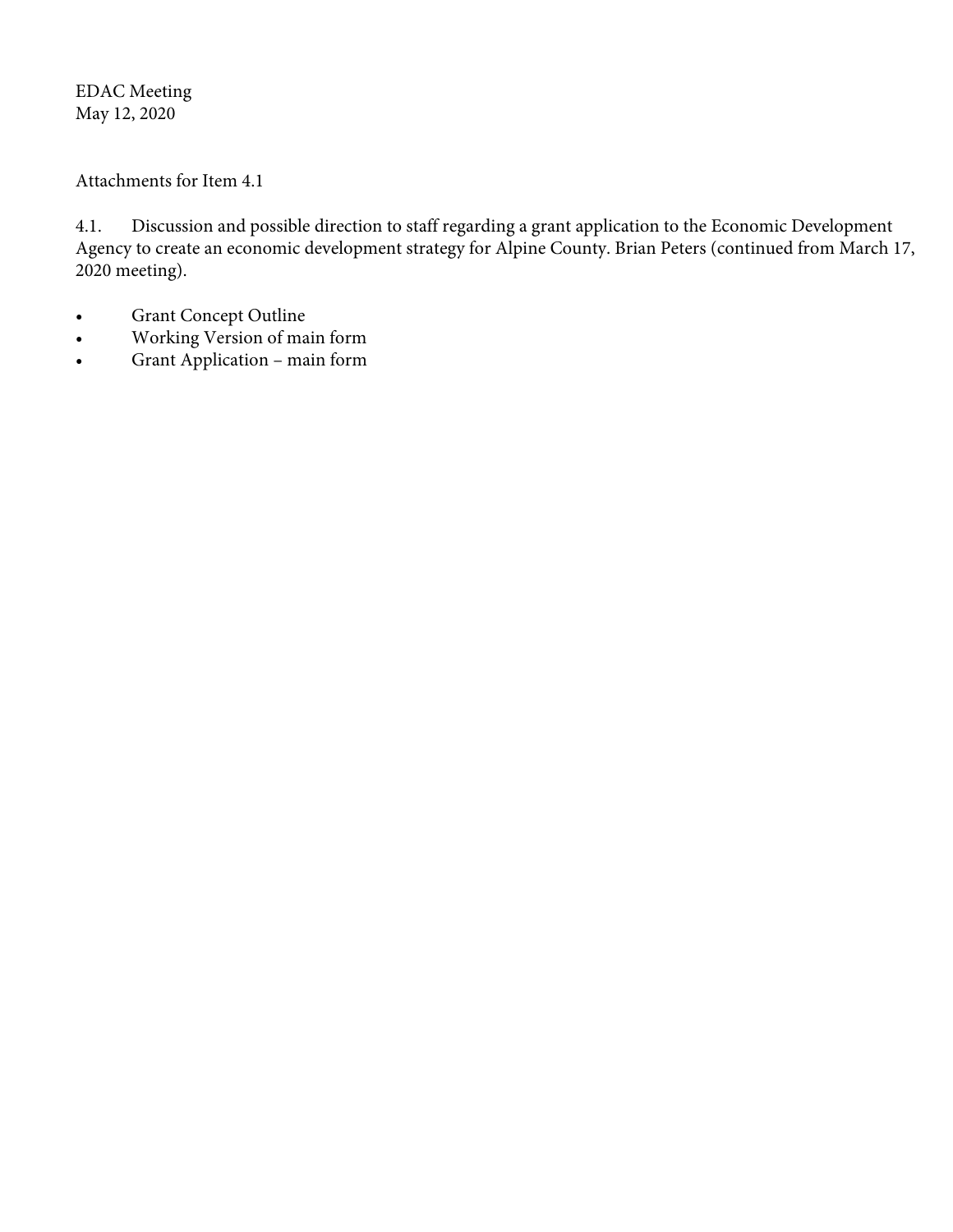### EDA Grant – Concept Outline

Title: Alpine County Focused Economic Development Strategy

Overall Purpose: Develop a focused economic development strategy that establishes strategic goals, policies and actions that seek to facilitate and build capacity for self-sustaining, healthy and long-term economic growth for the people, businesses and communities in Alpine County. This effort will further to goal and objectives of the Alpine County General Plan with respect to economic development:

**Goal:** Establish a balanced economy that is consistent with sustainable environmental preservation. The objectives are:

- Identify programs to help diversify the economy.
- Identify programs to help reverse the trend of failing or stagnating businesses and recruit new businesses.
- Identify programs to improve services to support economic growth.

Components:

- 1. Understanding our situation
	- a. Relevant data and demographics
	- b. Regional context
		- i. Central Sierra
		- ii. Tahoe/E. Sierra/N. Nevada/Other
	- c. Comparative strengths/weaknesses/opportunities/constraints (SWOT)
	- d. Build on and update data from the CEDS specific and critical to Alpine County
	- e. Survey data:
		- i. EDAC surveys
		- ii. Conduct a visitor/tourist survey
- 2. Focus Areas
	- a. Capitalizing on strengths
		- i. Place in the regional economy
		- ii. Enhancing & growing tourist economy
		- iii. Building on our connection/proximity to larger communities and major tourism/visitor destinations nearby
	- b. Identify Opportunities for Diversification
		- i. Realistic
		- ii. Scalable to our communities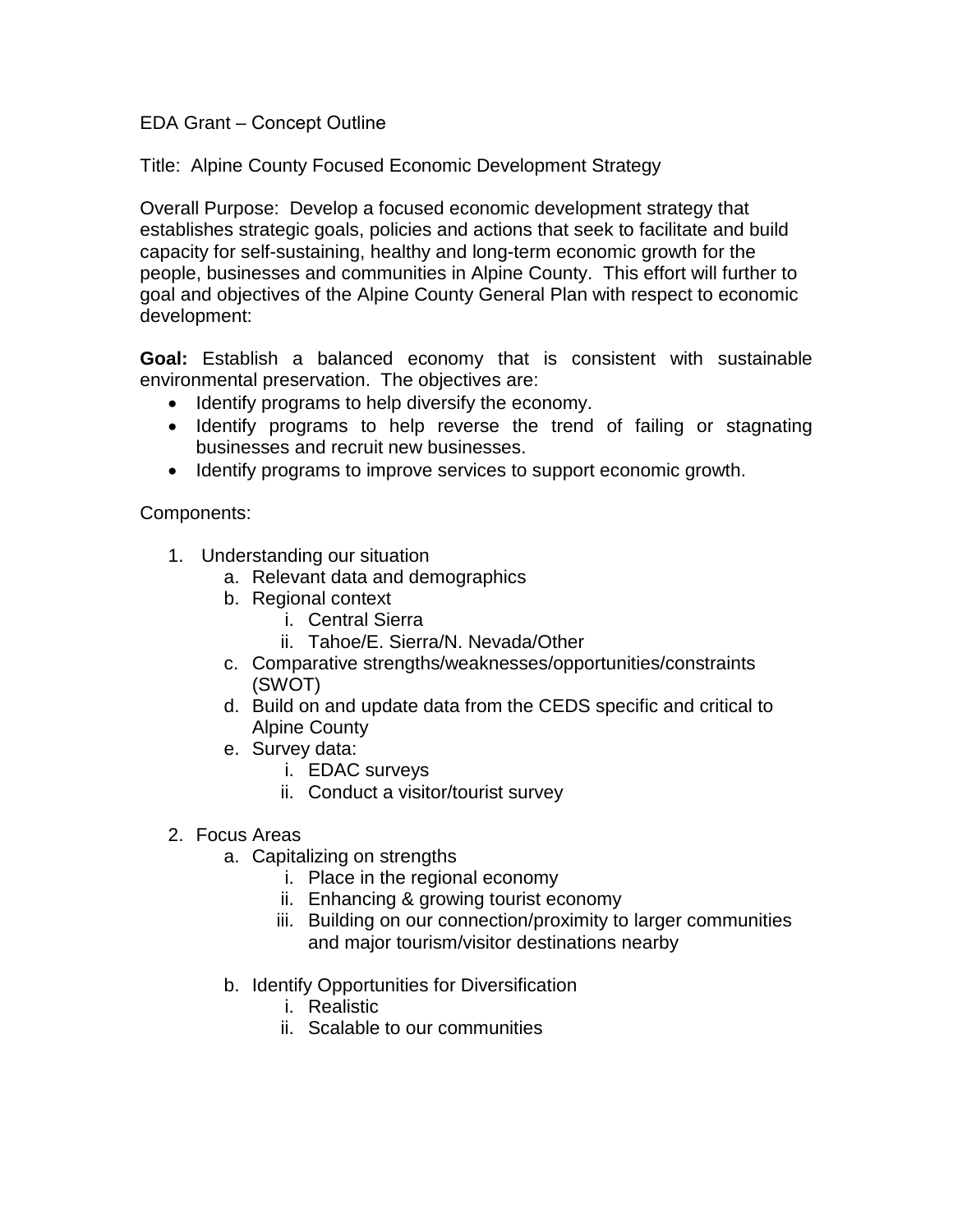- c. Removing Barriers
	- i. Address infrastructure limitations water/sewer, electricity, high speed internet, broadband/cellular, transportation
	- ii. Regulations & Permitting opportunities for streamlining, on line plan review & permitting, zoning, others under local control
- d. Financial Incentives for Private Business Investment
	- i. Opportunity Zones
	- ii. Other State and Federal programs
- e. Revenue enhancement to improve local services that support the community
	- i. TOT
	- ii. Other
- 3. Goals/Policies/Action Items develop for each of the components in the focus areas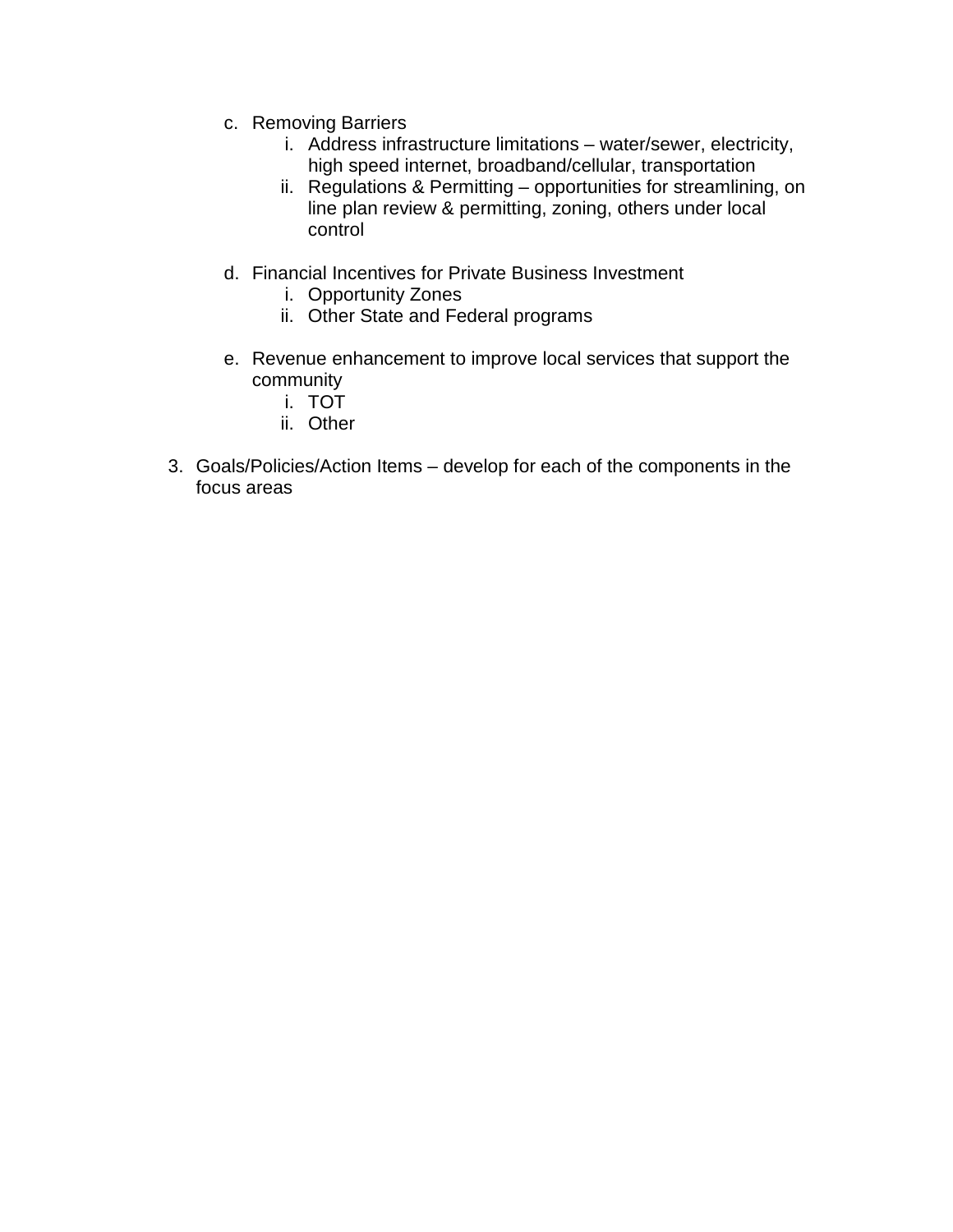### **B.1. Provide a geographical definition of the region to be served by the investment (project), including the specific geographic location of the project within the region.**

The project encompasses all of Alpine County including the communities of Bear Valley, Hung-A-Lel-Ti, Kirkwood, Markleeville and Woodfords. Alpine County is the smallest county by population in the State of California. There are no incorporated municipalities in the county. The county seat is Markleeville. Alpine County is the least populated county in California with approximately 1200 full time residents.

Alpine County is located in the central Sierra Nevada region south of Lake Tahoe. Alpine County contains 743 square miles and has an abundance of natural areas and outdoor recreation sites that attract visitors. The County is 96% public land and includes portions of three National Forests: the Humboldt-Toiyabe, Eldorado, and Stanislaus National Forests, as well as two wilderness areas: the Carson-Iceberg and Mokelumne Wilderness; and other public lands managed by the Bureau of Land Management, California State Parks and California Department of Fish and Wildlife. Interspersed within these lands are two mountain resorts offering skiing and other summer activities that draw visitors (Bear Valley and Kirkwood), Grover Hot Springs near Markleeville, and small communities and small resorts that provide hospitality and tourist services.

The Alpine County Economic Development Advisory Committee (EDAC) is a well- established group that has been meeting for several years and is focused on programs to diversify the economy; and expanding business opportunities and services to support economic growth. The EDAC will act as a steering committee to guide the work of creating the Alpine County Focused Economic Development Strategy that is proposed to be funded with this grant. The EDAC is composed of a broad cross section of stakeholders within the County.

### **B.2. Describe and outline the scope of work for the proposed EDA investment, including a list of tasks to be undertaken.**

### **Title: Alpine County Focused Economic Development Strategy**

**Overall Purpose:** Develop a focused economic development strategy that establishes strategic goals, policies and actions that seek to facilitate and build capacity for selfsustaining, healthy and long-term economic growth for the people, businesses and communities in Alpine County. This effort will further to goal and objectives of the Alpine County General Plan with respect to economic development:

Goal: Establish a balanced economy that is consistent with sustainable environmental preservation. The objectives are:

- Identify programs to help diversify the economy.
- Identify programs to help reverse the trend of failing or stagnating businesses and recruit new businesses.
- Identify programs to improve services to support economic growth.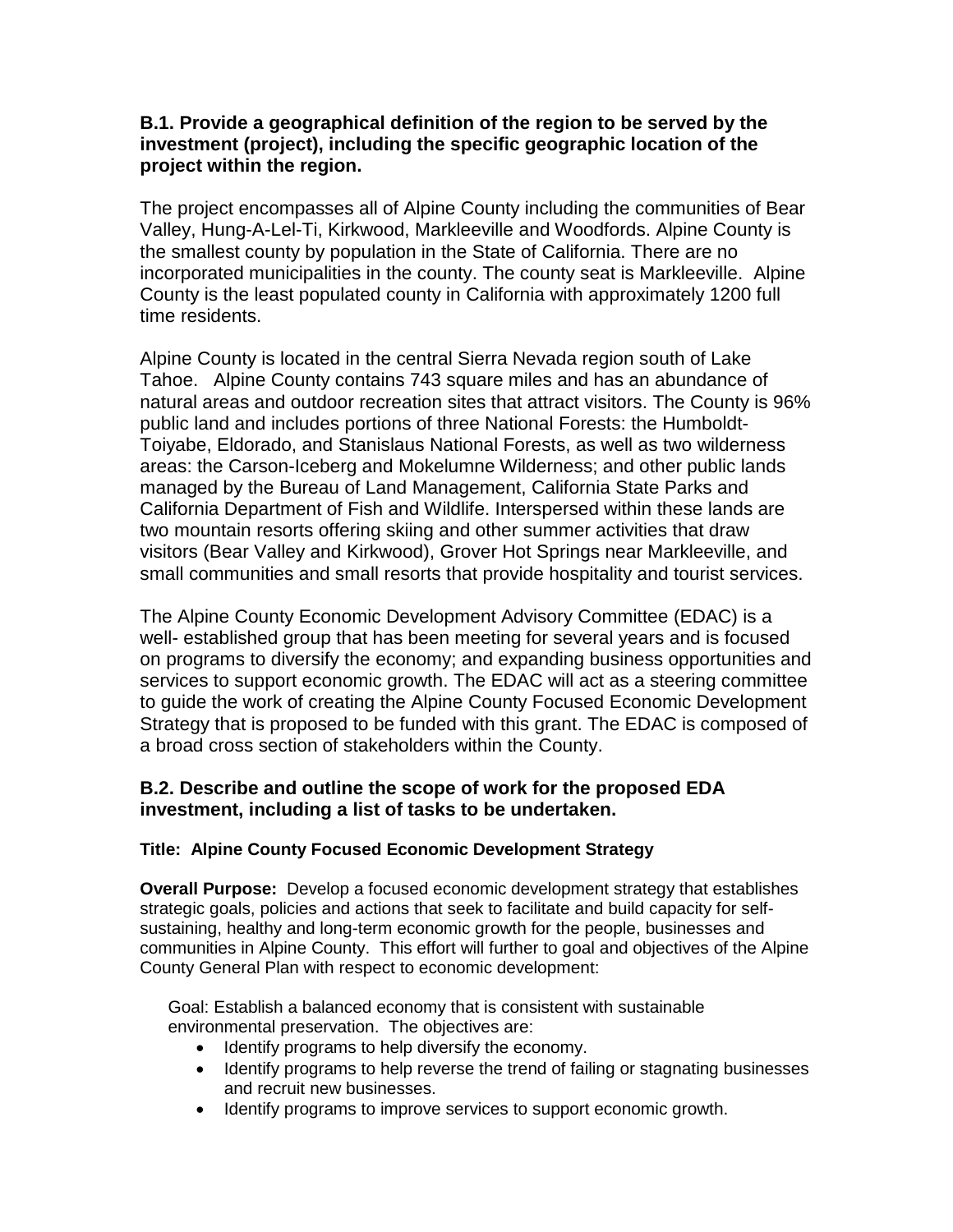### **Alpine County Focused Economic Development Strategy Components:**

- 1. Understanding our situation
	- a. Relevant data and demographics
	- b. Regional context
		- i. Central Sierra
		- ii. Tahoe/E. Sierra/N. Nevada/Other
	- c. Comparative strengths/weaknesses/opportunities/constraints (SWOT)
	- d. Build on and update data from the CEDS specific and critical to Alpine **County**
	- e. Survey data:
		- i. EDAC surveys
		- ii. Conduct a visitor/tourist survey
- 2. Focus Areas
	- a. Capitalizing on strengths
		- i. Place in the regional economy
		- ii. Enhancing & growing tourist economy
		- iii. Building on our connection/proximity to larger communities and major tourism/visitor destinations nearby
	- b. Identify Opportunities for Diversification
		- i. Realistic
		- ii. Scalable to our communities
	- c. Removing Barriers
		- i. Address infrastructure limitations water/sewer, electricity, high speed internet, broadband/cellular, transportation
		- ii. Regulations & Permitting opportunities for streamlining, on line plan review & permitting, zoning, others under local control
	- d. Financial Incentives for Private Business Investment
		- i. Opportunity Zones
		- ii. Other State and Federal programs
	- e. Revenue enhancement to improve local services that support the community
		- i. TOT
		- ii. Other
- 3. Goals/Policies/Action Items develop for each of the components in the focus areas

**B.3.b. Describe the economic conditions of your region. Define the economic development need to be addressed by the proposed EDA investment and explain how the proposed investment will address that need.**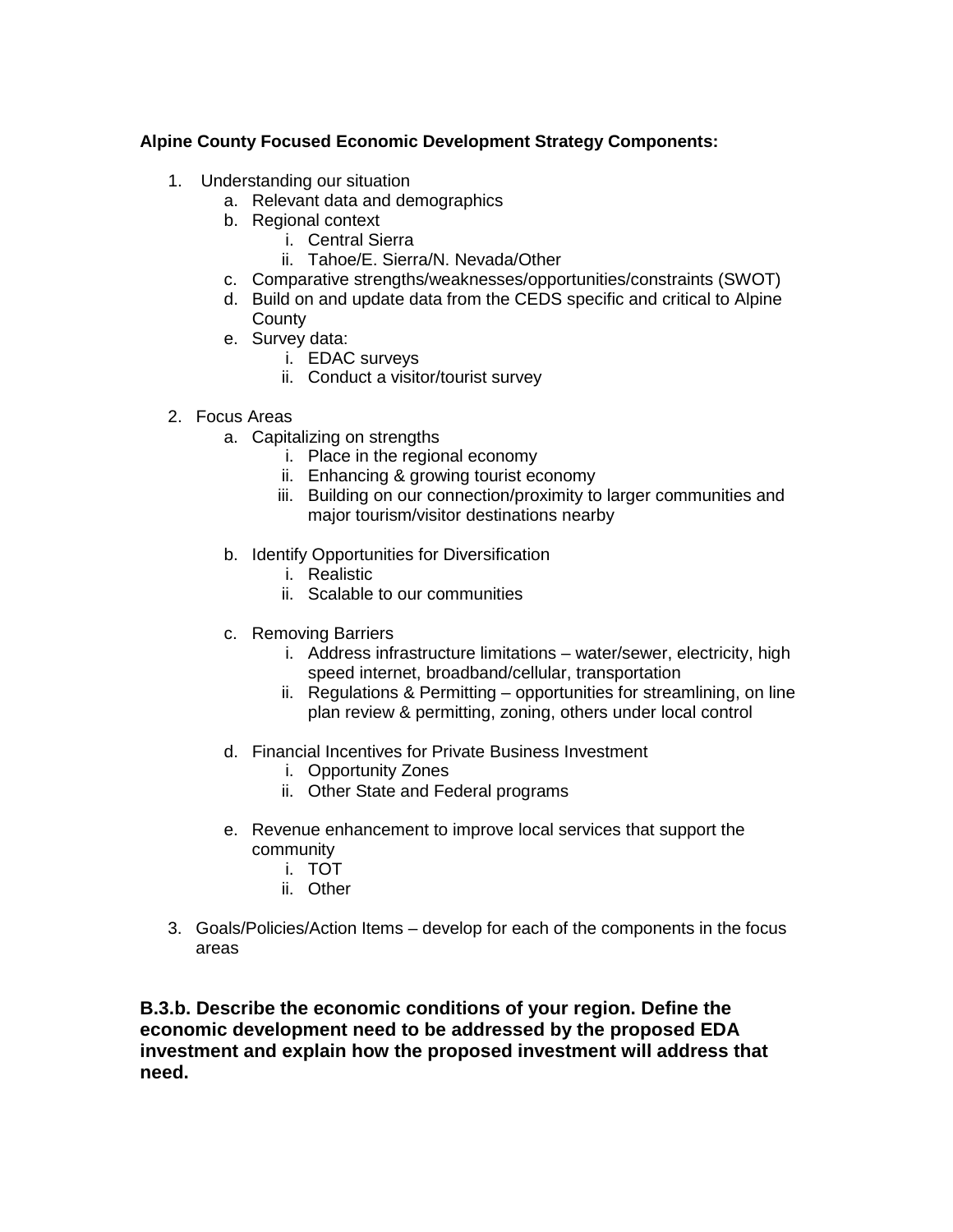Small population and workforce. Highly dependent on recreation & tourism. Need to look for opportunities to grow recreation/tourism business and find realistic and scalable ways to diversify. EDA investment will provide an overall framework and action plan to move forward. [add discussion data in employment/business categories not available, general understanding of the county's economy – business activity and employment]

### **B.4. Applicant's capability**

### **Briefly describe the applicant's capability to administer, implement, and maintain the project.**

County has extensive experience successfully administering, implementing and completing grant-funded projects (can list examples if needed). The County EDAC is committed to implementing and maintaining the project.

### **B.5. List and describe the strategic partners and organizations to be engaged in this project**

Alpine County Chamber of Commerce, Washoe Tribe of Nevada and California, Central Sierra Economic Development District, Alpine County EDAC, Alpine Career Center, major tourist businesses- Bear Valley and Kirkwood ski resorts, local business associations.

### **B.6. Describe the investment (project) impact and fit with EDA funding priorities**

Recovery and Resilience: Actions will be focused on recovery from economic shocks such as COVID-19 and future natural disasters, and build a more resilient economy through diversification.

Opportunity Zones: Actions focused on taking advantage of the entire County being a designated opportunity zone.

### **B.7. Identify the proposed time schedule for the project**

Grant award - fall 2020, Initiate project - 1st qtr 2021, solicit & contract with consultant - 2nd qtr 2021, initiate consultant work 3rd qtr 2021, process and complete strategy - end of 2nd qtr 2022.

### **B.8. Economic impacts of the project**

### **B.8.a. Please describe the economic impacts of the project:**

In concert with the CEDS, the Focused Economic Development Strategy for Alpine County will help to create a stronger, more resilient community, able to withstand both economic and natural disaster disruptions.

# **C. Regional Eligibility**

**C.1. Region**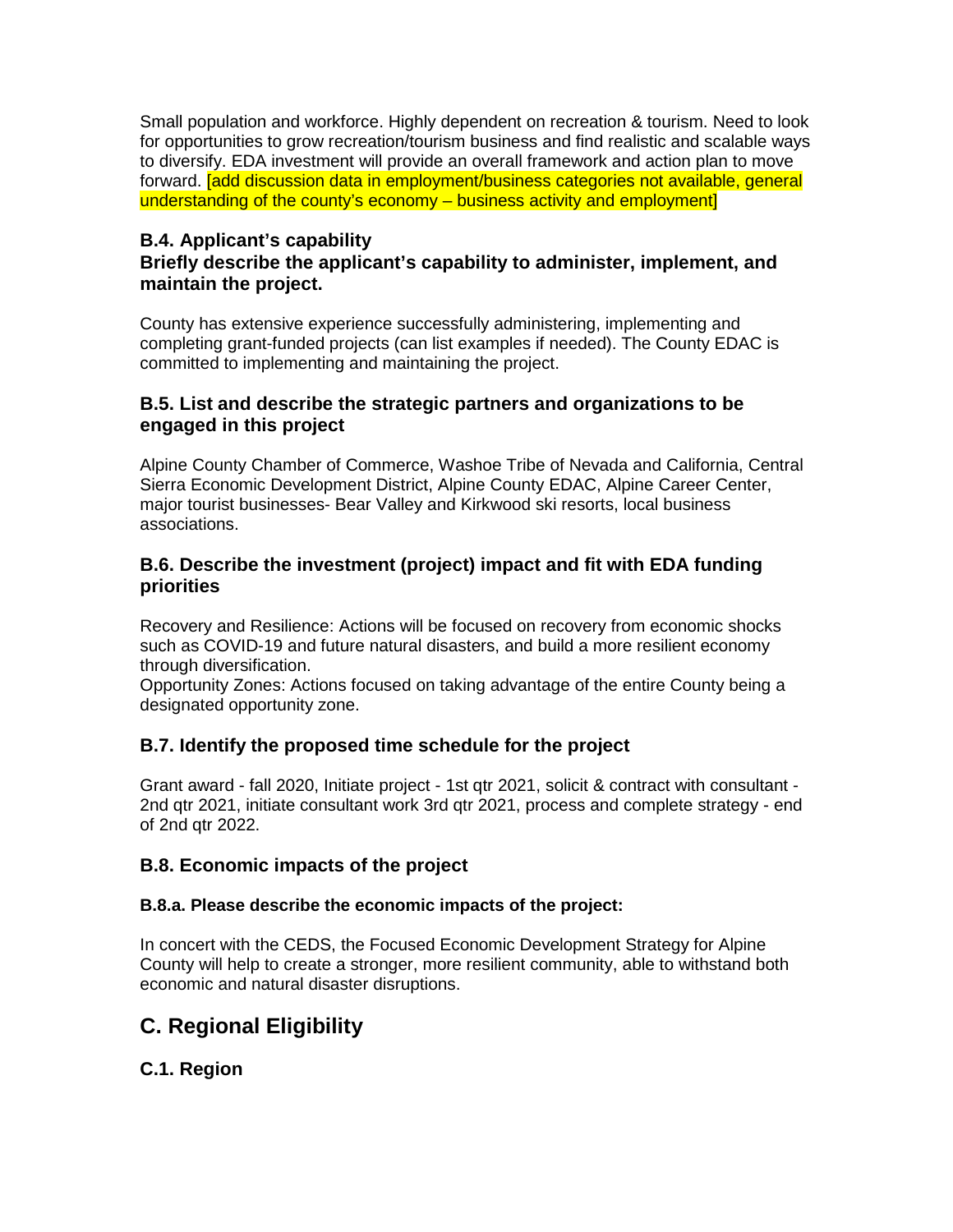Define the area/region that is the basis for the applicant's claim of eligibility. EDA will review and evaluate documentation submitted by the applicant to verify and determine eligibility.

Alpine County is located in the central Sierra region of California and is part of the Central Sierra Economic Development District.

# **D. Budget and Staffing**

To be completed by applicants for non-construction assistance only

### **D.1. Budget justification**

Estimates: \$75,000-\$90,000 in consulting costs for professional consultant to facilitate process, conduct visitor survey, compile relevant data/information, and prepare the economic development strategy; \$5000-\$10,000 for public outreach, public meeting costs, other costs related to facilitating public involvement.

### **D.2. Indirect costs**

None anticipated

### **D.3. Key applicant staff**

Debbie Burkett - Community Development Director Zach Wood - Planner Nichole Williamson, County Administrative Officer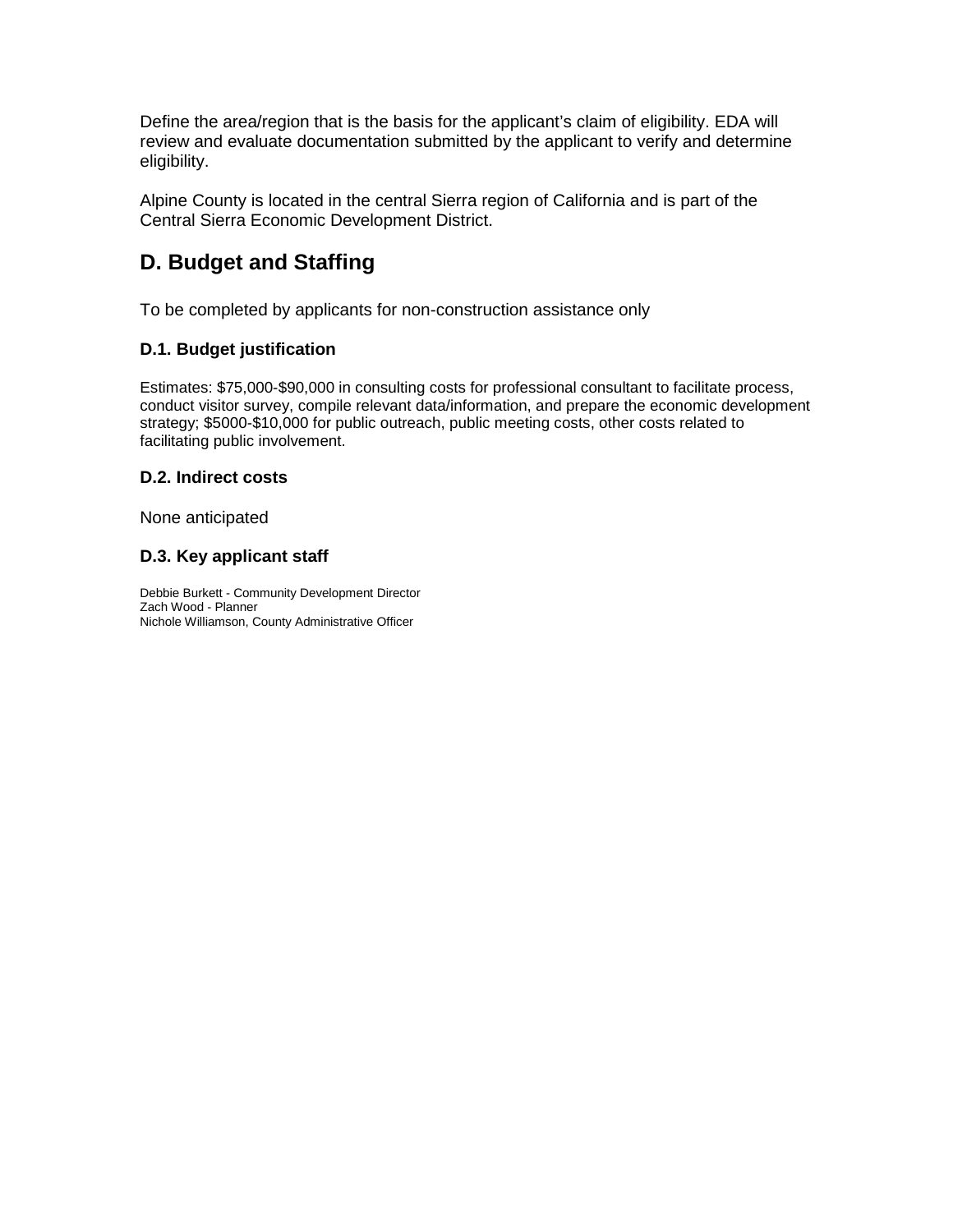

# **ED-900 – General Application for EDA Programs**

# **A. Applicant Information**

- A.1. EDA Application Identifier (if available):
- A.2. Please identify all applicants for this project:

|                | <b>Name</b> | SAM.gov<br><b>CAGE Code</b> | SAM.gov<br>Registration<br><b>Expiration Date</b> | <b>Fiscal Year</b><br><b>End Date</b><br>(mm/dd) |
|----------------|-------------|-----------------------------|---------------------------------------------------|--------------------------------------------------|
| Lead Applicant |             |                             |                                                   |                                                  |
| Co-Applicant 1 |             |                             |                                                   |                                                  |

## **B. Project Information**

**B.1. Provide a geographical definition of the region to be served by the investment (project), including the specific geographic location of the project within the region.**

**B.2. Describe and outline the scope of work for the proposed EDA investment, including a list of tasks to be undertaken.**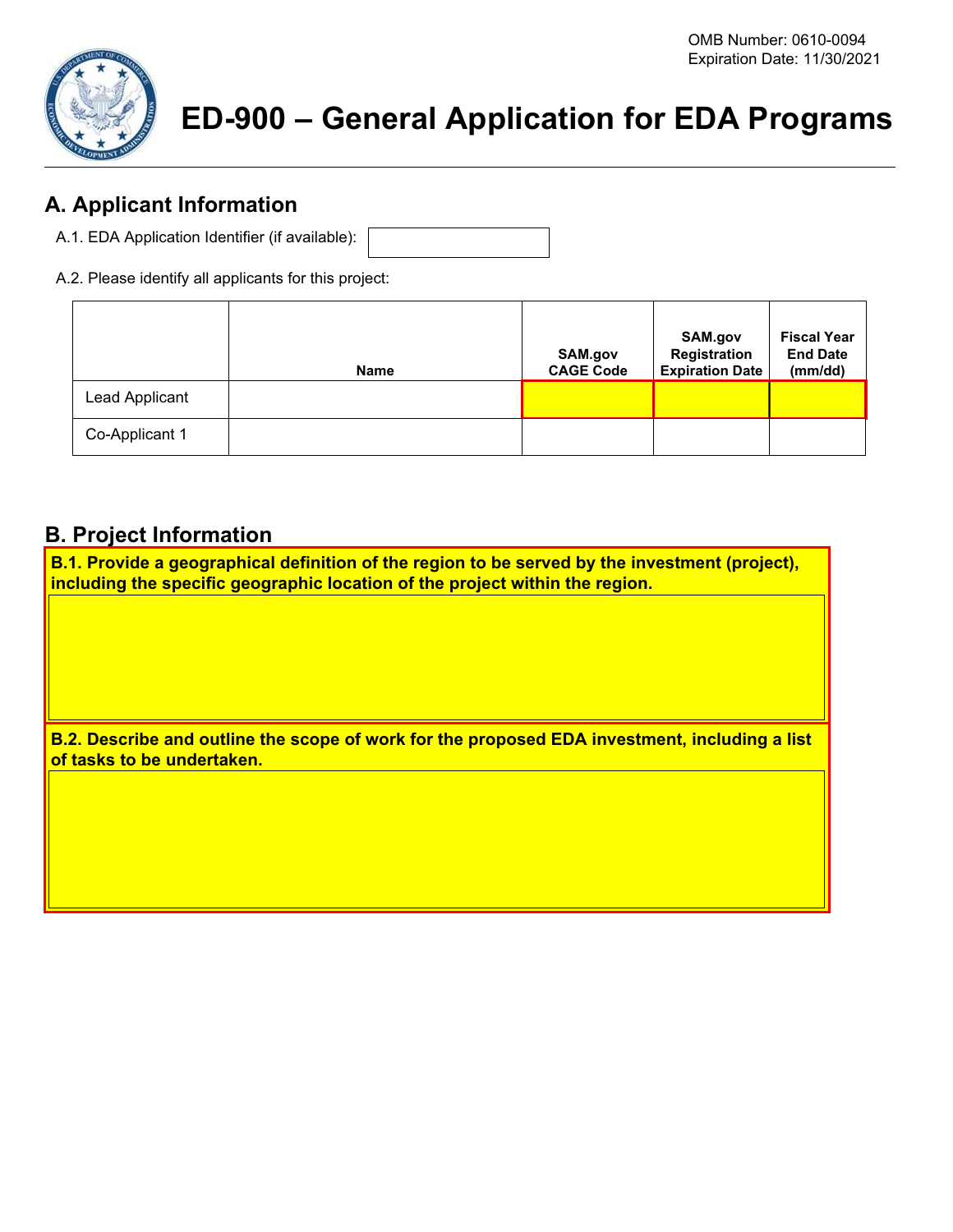### **B.3. Economic development needs**

B.3.a. Does the region in which the project will be located have a Comprehensive Economic Development Strategy (CEDS)?

| Yes        | If Yes, what is the source?                                                                                                                                                                                                                                                             |
|------------|-----------------------------------------------------------------------------------------------------------------------------------------------------------------------------------------------------------------------------------------------------------------------------------------|
|            |                                                                                                                                                                                                                                                                                         |
| No.        | If No, then please check one:                                                                                                                                                                                                                                                           |
|            | B.3.a.i. An alternate strategic planning document that governs this investment is attached.<br>Delete Attachment<br><b>Add Attachment</b><br>View Attachment<br>B.3.a.ii. This investment is to develop a "strategy grant" to develop, update or refine a CEDS.<br>N/A - Not Applicable |
| that need. | B.3.b. Describe the economic conditions of your region. Define the economic development need to be<br>addressed by the proposed EDA investment and explain how the proposed investment will address                                                                                     |

### **B.4. Applicant's capability**

Briefly describe the applicant's capability to administer, implement, and maintain the project.

**B.5. List and describe the strategic partners and organizations to be engaged in this project** 

**B.6. Describe the investment (project) impact and fit with EDA funding priorities**

**B.7. Identify the proposed time schedule for the project**

### **B.8. Economic impacts of the project**

B.8.a. Please describe the economic impacts of the project: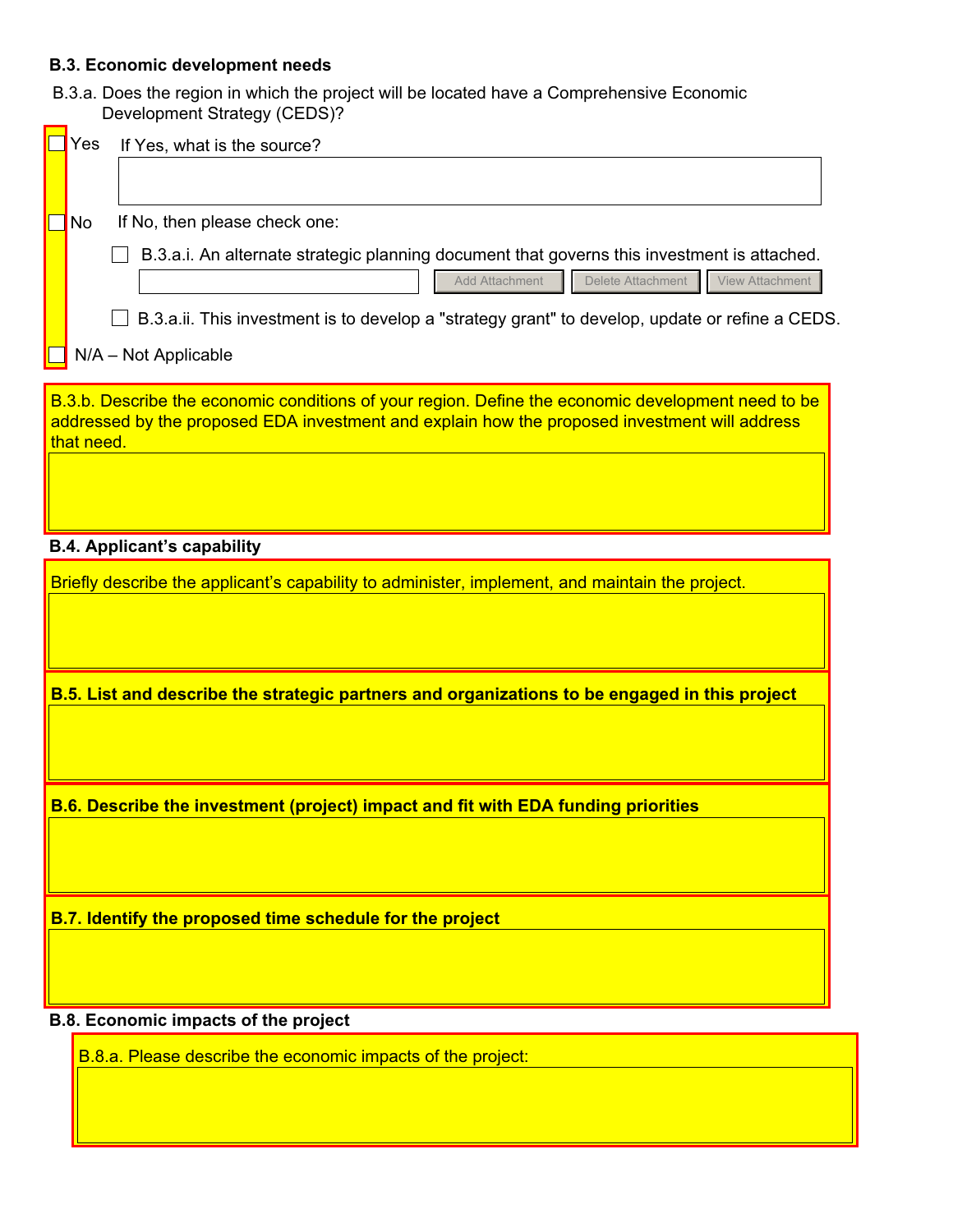B.8.b. Please identify the total estimated jobs and private investment that is expected to be generated by this project:

| <b>Estimated Jobs Created</b> | <b>Estimated Jobs Retained</b> | <b>Estimated Private Investment</b> |
|-------------------------------|--------------------------------|-------------------------------------|
|                               |                                |                                     |

B.8.c. Please identify the source of Estimates above (check as many as apply):

□ Letters from Beneficiaries of the Project

 $\Box$  Input/Output Model (e.g. IMPLAN, REMI)

□ Comparison to Similar Projects

 $\Box$  Other Method (specify below)

### **B.9. Beneficiaries of the project**

| <b>Beneficiary Name</b> | <b>NAICS</b><br>Code | <b>Created</b> | <b>Estimated Jobs   Estimated Jobs</b><br><b>Retained</b> | <b>Estimated</b><br><b>Private Investment</b> |
|-------------------------|----------------------|----------------|-----------------------------------------------------------|-----------------------------------------------|
|                         |                      |                |                                                           |                                               |
| Total                   |                      |                |                                                           |                                               |

### **B.10. Non-EDA funding for the project**

B.10.a. Are all non-EDA funds committed to the project, available as needed, and not conditioned or encumbered in any way that would preclude their use consistent with the purpose of the project?

| res | No (explain below)                                                   |  |  |
|-----|----------------------------------------------------------------------|--|--|
|     |                                                                      |  |  |
|     |                                                                      |  |  |
|     | B.10.b. Identify the source, nature and amount of all non-EDA funds. |  |  |
|     |                                                                      |  |  |

| <b>Source</b> | Amount | <b>Date Available</b> | Type | <b>Restriction/Comments</b> |
|---------------|--------|-----------------------|------|-----------------------------|

B.10.c. Does the applicant plan to seek other federal financial assistance as part of or in connection with this project? If so, please describe the source, amount and any terms and conditions of the funding, and when the funding will be available for use by the applicant.

■ Yes (explain below) ■ No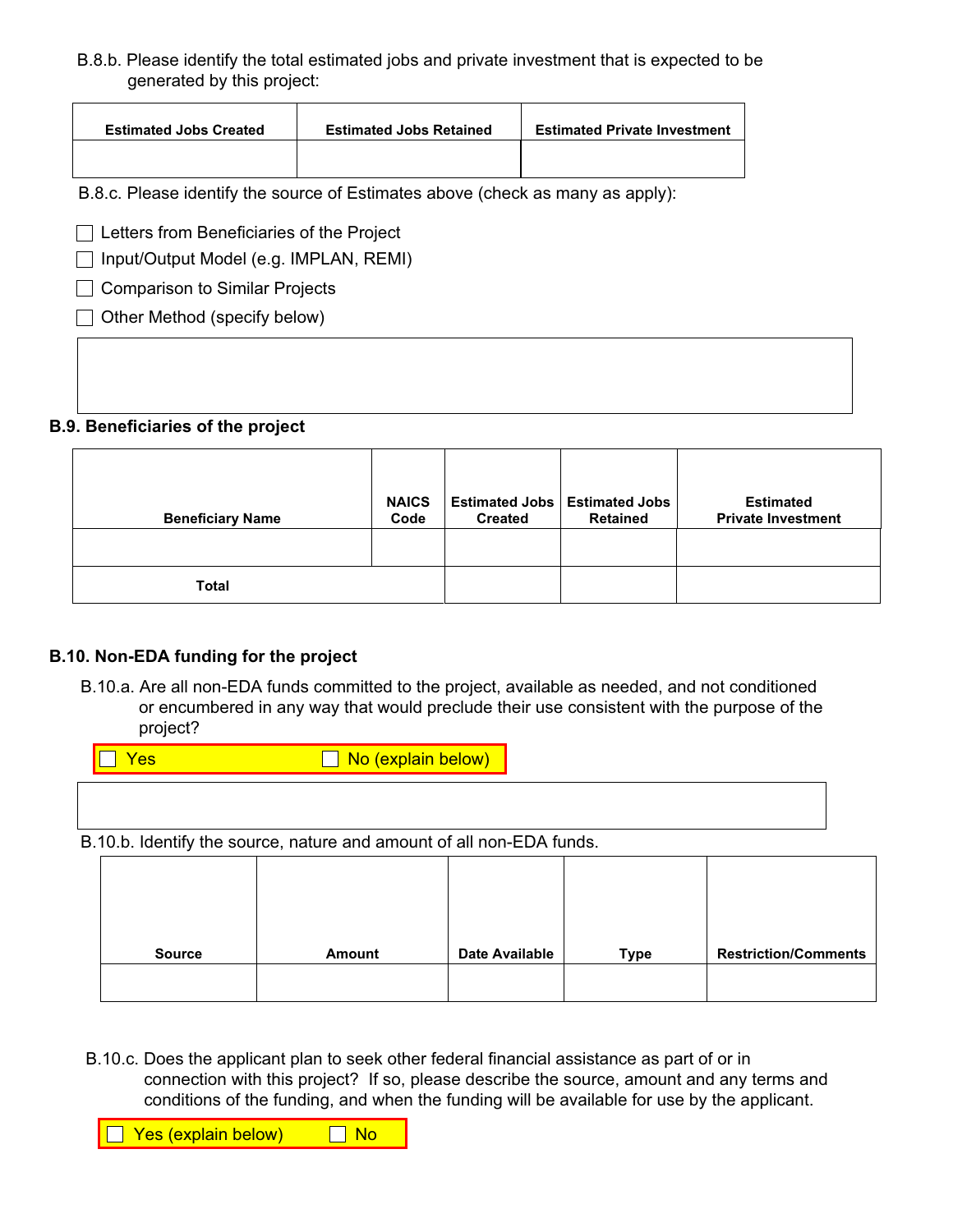B.10.d. Please attach documentation confirming non-EDA (matching or cost share) funding:

|                                                        | Add Attachment   Delete Attachment   View Attachment |  |
|--------------------------------------------------------|------------------------------------------------------|--|
| <b>B.11. Justification for sole source procurement</b> |                                                      |  |

Will you contract work to complete part or all of this project?

| $\Box$ B.11.a. No  |                                                       |
|--------------------|-------------------------------------------------------|
| $\Box$ B.11.b. Yes | If yes, will contracts be awarded by competitive bid? |
|                    | $\Box$ B.11.b.i. Yes                                  |
|                    | $\Box$ B.11.b.ii. No                                  |

If contracts will not be awarded by competitive bid, please provide a justification. A cost analysis will be necessary when adequate price competition is lacking, and for sole source procurements.

### **B.12. Equipment**

Will any funds be used to purchase equipment?

| $\Box$ B.12.a. No  |                                                                |
|--------------------|----------------------------------------------------------------|
| $\Box$ B.12.b. Yes | If yes, will project funding be used to install the equipment? |
|                    | ∣ Yes                                                          |
|                    | ∣No                                                            |

Please attach a list, including cost, description, purpose, and estimated useful life of any equipment that will be purchased as a part of this project.



# **C. Regional Eligibility**

### **C.1. Region**

Define the area/region that is the basis for the applicant's claim of eligibility. EDA will review and evaluate documentation submitted by the applicant to verify and determine eligibility.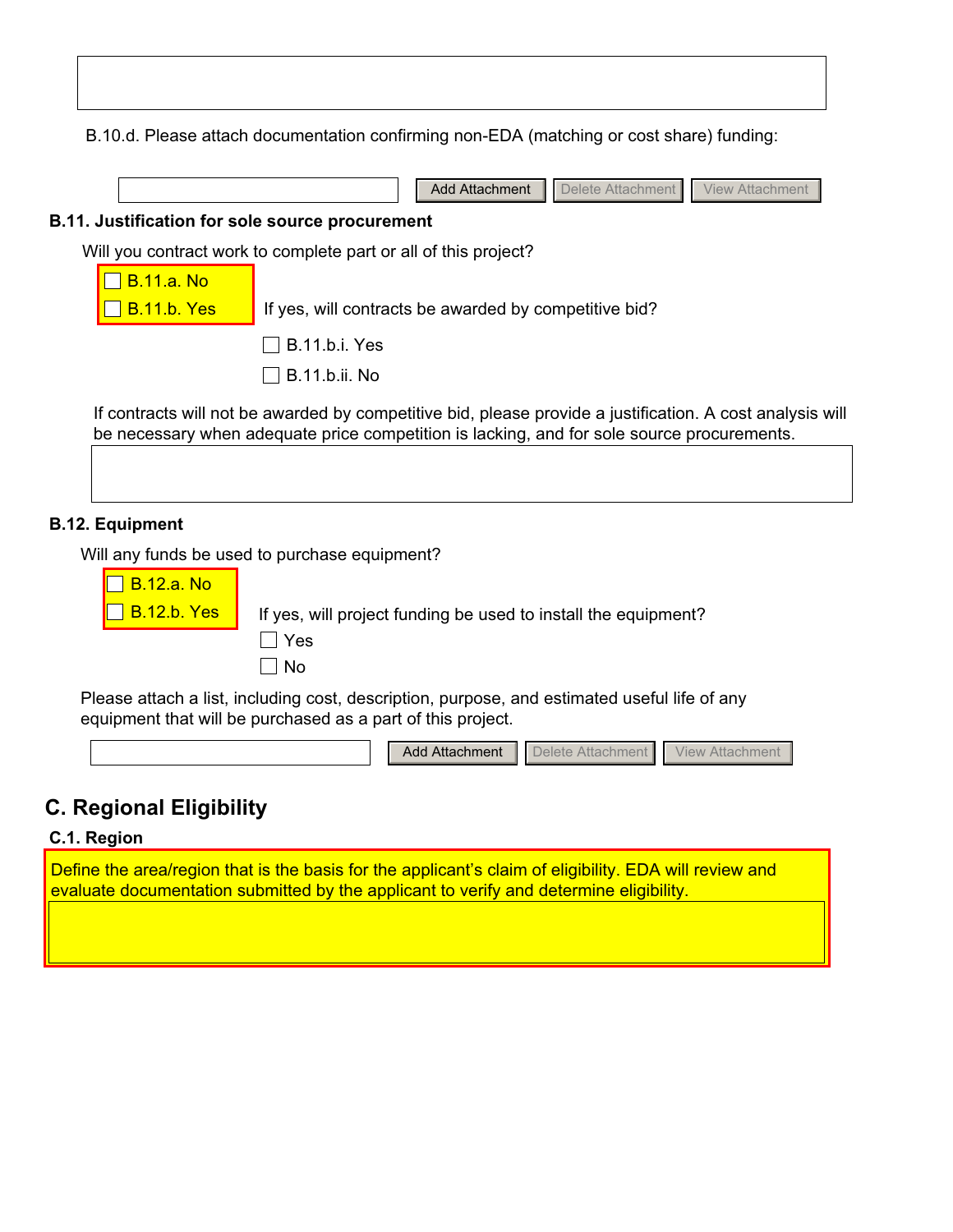### **C.2. Economic Distress**

Check all that apply in establishing regional eligibility (see NOFO for more details):

| C.2.A. Unemployment rate                                                                                                                          |  |  |  |  |  |
|---------------------------------------------------------------------------------------------------------------------------------------------------|--|--|--|--|--|
| C.2.B. Per capita income                                                                                                                          |  |  |  |  |  |
| <b>C.2.C. Special need, including:</b>                                                                                                            |  |  |  |  |  |
| Substantial out-migration or population loss;                                                                                                     |  |  |  |  |  |
| Underemployment; that is, employment of workers at less than full-time or at less skilled<br>tasks than their training or abilities permit;       |  |  |  |  |  |
| Military base closure or realignment, defense contractor reductions-in-force, or U.S.<br>Department of Energy defense-related funding reductions; |  |  |  |  |  |
| Natural or other major disasters or emergencies;                                                                                                  |  |  |  |  |  |
| Extraordinary depletion of natural resources;                                                                                                     |  |  |  |  |  |
| Closing or restructuring of an industrial firm or loss of other major employer;                                                                   |  |  |  |  |  |
| Negative effects of changing trade patterns; or                                                                                                   |  |  |  |  |  |
| Other circumstances set forth in the applicable NOFO (please explain below).                                                                      |  |  |  |  |  |
|                                                                                                                                                   |  |  |  |  |  |

### **C.3. Substantial Direct Benefit**

If the project does not meet any of the criteria above, is it located in an Economic Development District (EDD), and will it provide substantial direct benefit to residents of an area within that EDD that does meet the distress criteria?

**Yes All Account Contracts** 

Which Economic Development District?

Please explain how the proposed project will provide a substantial direct benefit to this geographic area within the EDD.

### **C.4. Source of data provided for regional eligibility determination**

Check the box denoting what data source you used to establish eligibility:

- $\Box$  C.4.a. The most recent ACS data published by the U.S. Census Bureau.
- $\Box$  C.4.b. The most recent Bureau of Labor Statistics Data.
- $\Box$  C.4.c. The most recent other federal data for the region in which the project is located (e.g., U.S. Census Bureau or the Bureaus of Economic Analysis, Labor Statistics, Indian Affairs, etc.).
- $\Box$  C.4.d. If no federal data are available, the most recent data available through the state government for the region in which the project is located.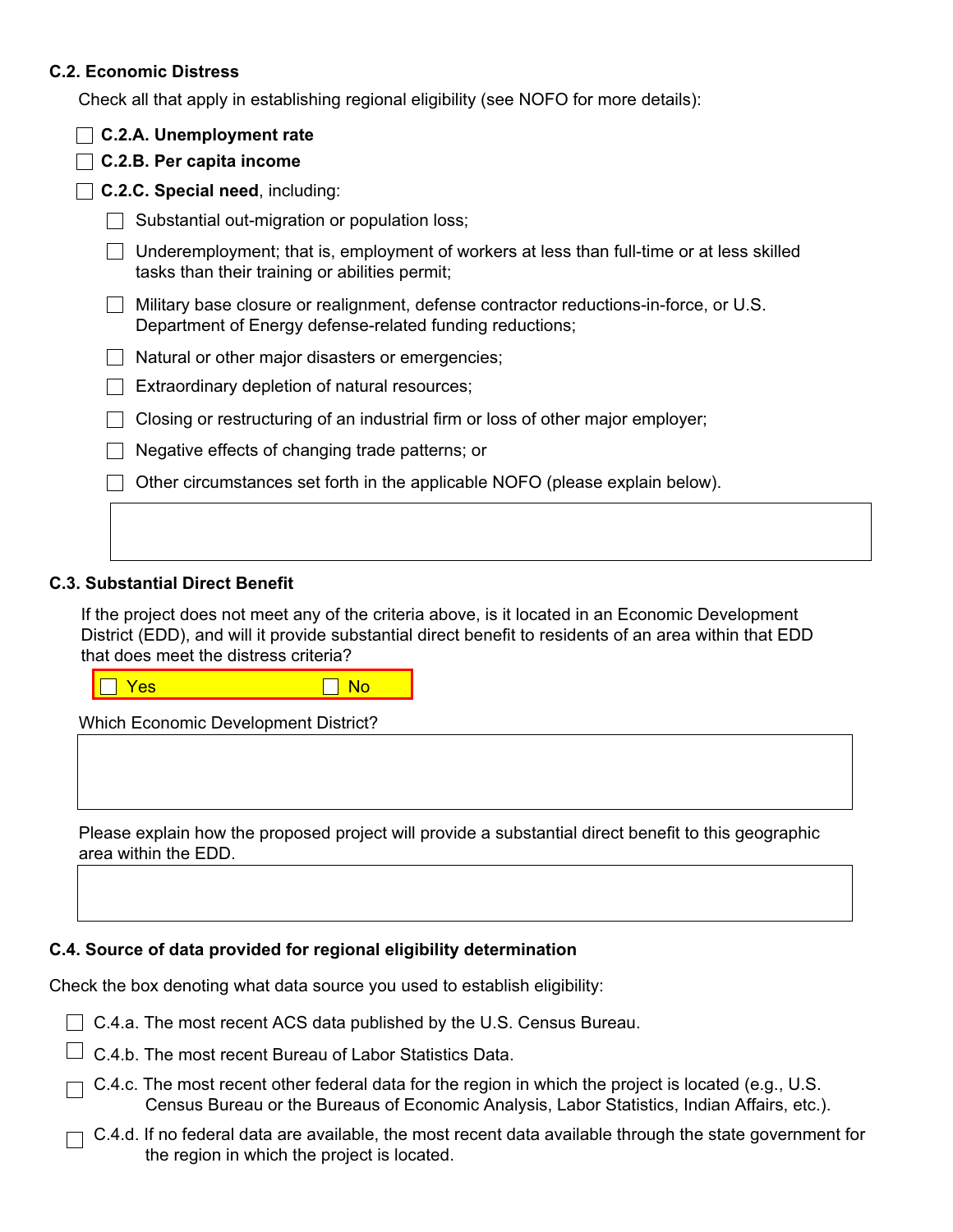### C.4.e. Other data to substantiate regional eligibility based on a "Special Need" as defined in 13 C.F.R.  $\Box$ § 300.3.

Please attach a copy of the documentation used to support your claim of eligibility:

| 0.44 - - - - - - - - 4<br>tachment<br>nuc | ш. | View<br>H |
|-------------------------------------------|----|-----------|
|-------------------------------------------|----|-----------|

# **D. Budget and Staffing**

To be completed by applicants for non-construction assistance only

### **D.1. Budget justification**

**D.2. Indirect costs**

### **D.3. Key applicant staff**

|  |  | <b>E. Administrative Requirements</b> |  |
|--|--|---------------------------------------|--|
|  |  |                                       |  |

### **E.1. Civil rights**

E.1.a. Does the applicant understand and agree to comply with all applicable civil rights requirements (see 13 C.F.R. § 302.20)?



requirement to provide signed assurances of compliance (ED-900B)?  $\Box$  Not Applicable (No Other Parties Identified)  $\Box$  Yes  $\Box$  No (explain below)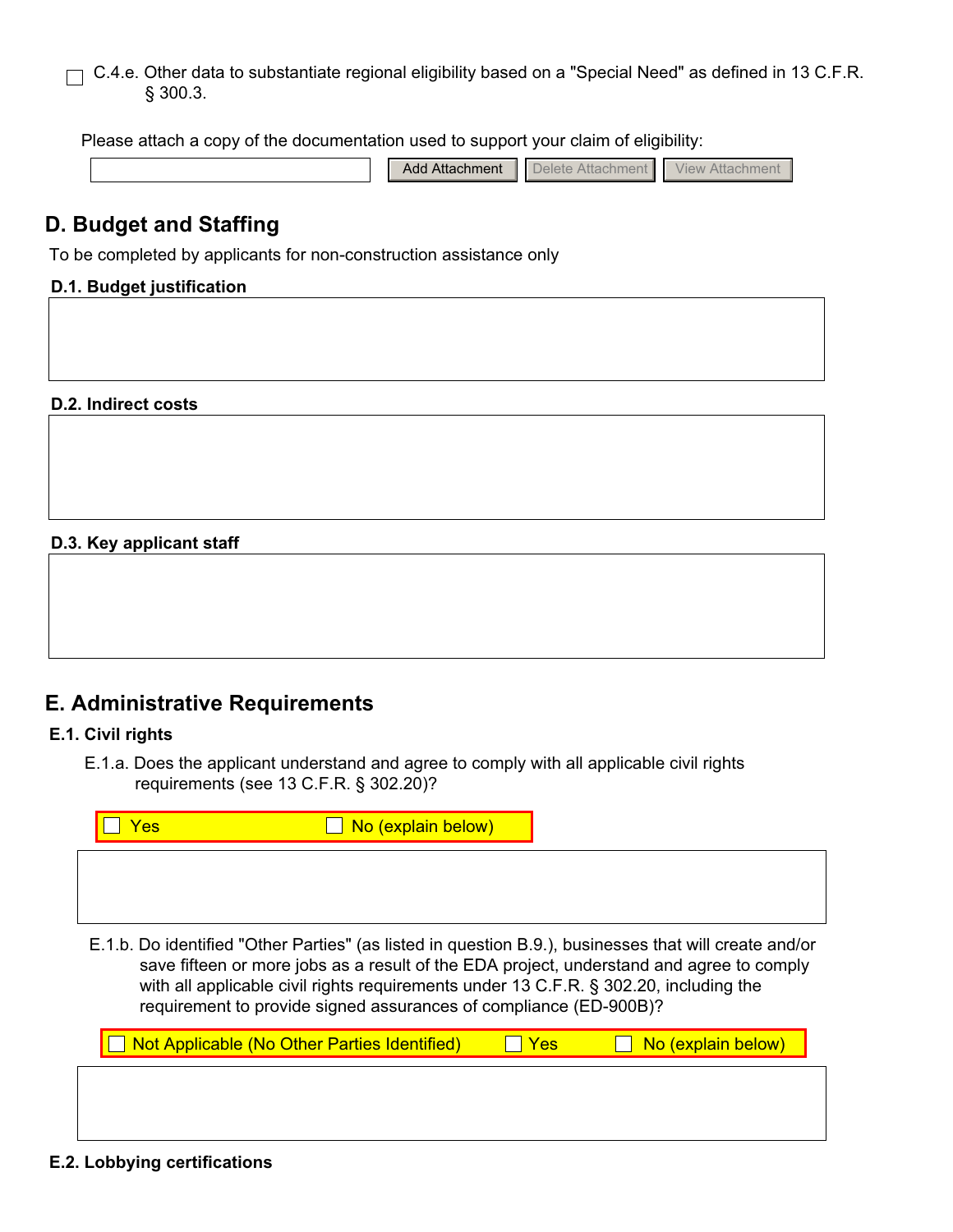Will you be able to comply with federal requirements regarding lobbying?

| Yes | No (explain below) |  |
|-----|--------------------|--|
|     |                    |  |
|     |                    |  |
|     |                    |  |

### **E.3. Compliance with Executive Order 12372, State Single Point of Contact (SPOC)**

Does the state in which the project will be located have a project review process that requires submission to a Single Point of Contact (SPOC)?

| E.3.a. No. Go to Question E.4<br>E.3.b. Yes<br>If Yes, does this request for EDA investment assistance meet the SPOC process<br>established by the state?<br>E.3.b.i. No<br>∣ I E.3.b.ii. Yes |
|-----------------------------------------------------------------------------------------------------------------------------------------------------------------------------------------------|
| Please explain why not                                                                                                                                                                        |
| If Yes, were SPOC comments/clearance received?                                                                                                                                                |
| E.3.b.ii.a. Yes<br>Please attach the comments/clearance:                                                                                                                                      |
| Delete Attachment<br><b>View Attachment</b><br>Add Attachment                                                                                                                                 |
| E.3.b.ii.b. No. The review period has expired and no comments were received.<br>E.3.b.ii.c. No. Comments have been requested but the review period has not yet expired.                       |
| Please attach evidence of your request for comments:                                                                                                                                          |
| Delete Attachment   View Attachment<br><b>Add Attachment</b>                                                                                                                                  |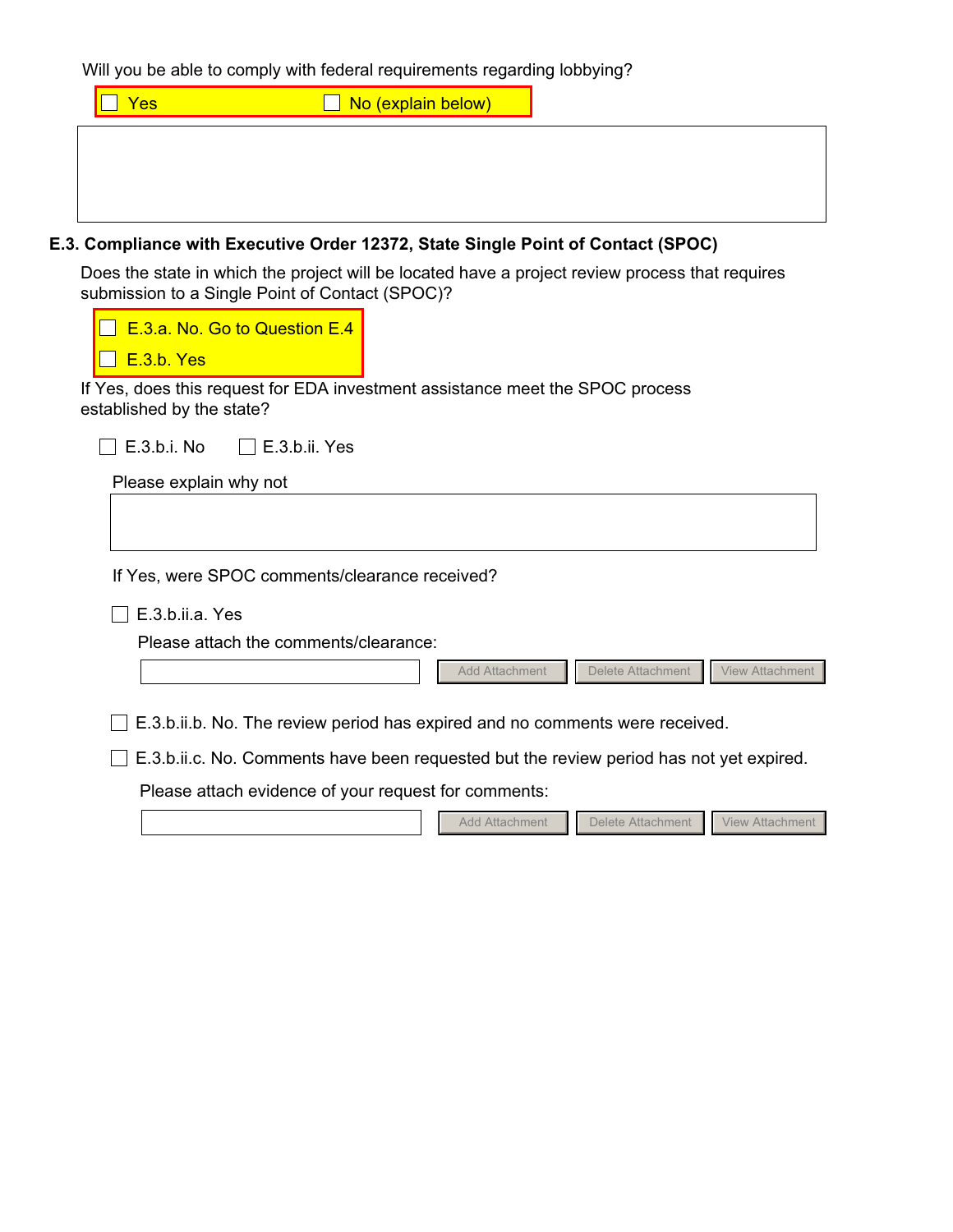### **E.4. Single Audit Act Requirement**

E.4.a. Does the applicant understand and agree to the requirements of subpart F of 2 C.F.R. part 200 regarding federal audits?



E.4.b. Is the applicant currently audited under the Single Audit Act?

| <b>E.4.b.i. No</b>                                                       |  |  |  |
|--------------------------------------------------------------------------|--|--|--|
| $\Box$ E.4.b.ii. Yes, If yes:                                            |  |  |  |
| E.4.b.ii.a. What is the date of the most recent audit?                   |  |  |  |
| E.4.b.ii.b. Was this audit submitted to the Federal Audit Clearinghouse? |  |  |  |

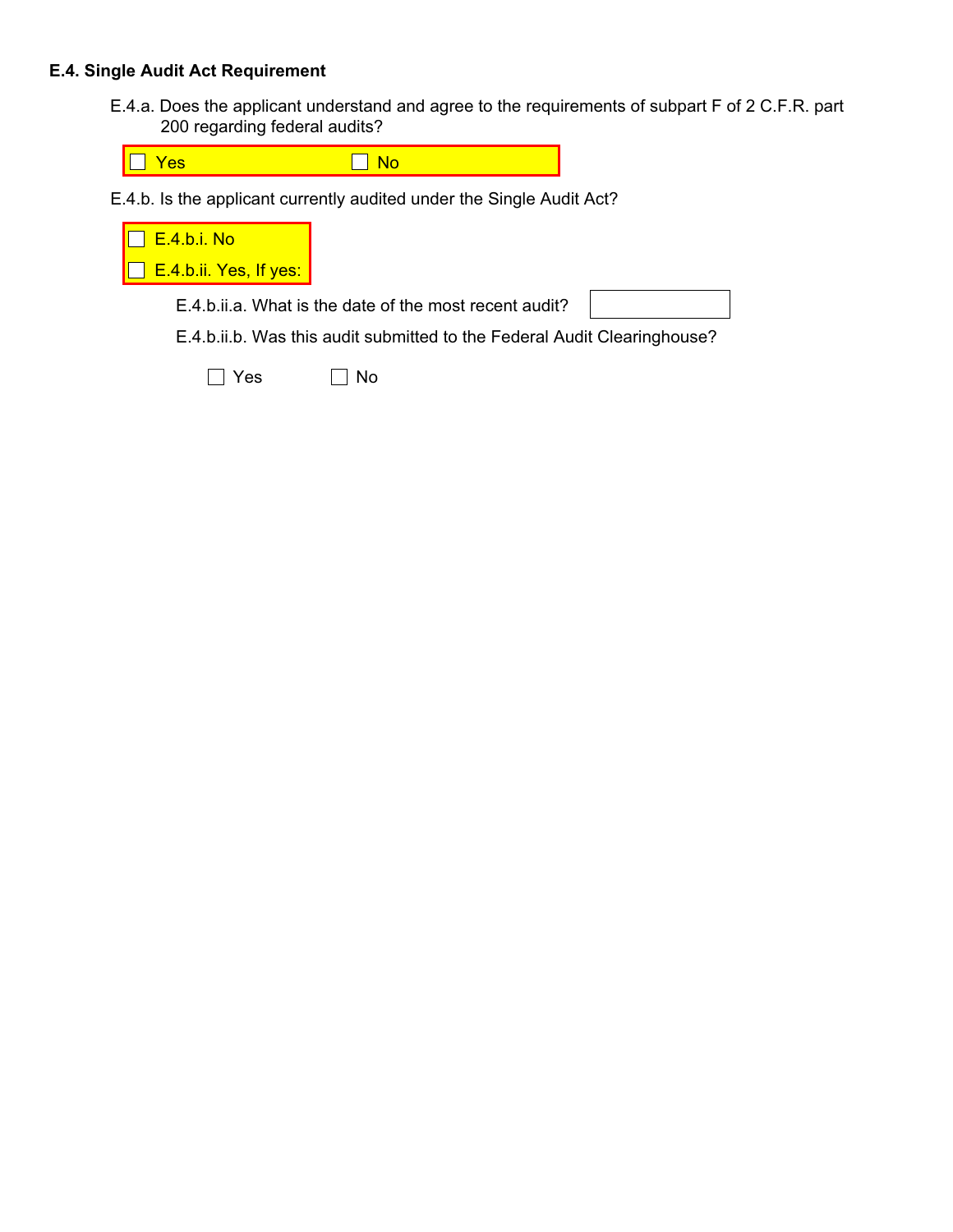# **F. Requirements for Non-Governmental Applicants (Excluding Public Universities and Certain District Organizations)**

As indicated below, non-governmental applicants (excluding public universities and district organizations) must also provide a copy of the following items, either using the Attachments form that is part of the application package downloaded from www.Grants.gov or providing a hard copy.

- F.1. Non-profit organizations must provide a current Certificate of Good Standing from the State in which they are incorporated.
- F.2. New non-profit organization applicants must provide their Articles of Incorporation and By-Laws. Nonprofits with an active EDA grant must either provide a) a revised copy of their Articles of Incorporation or By-Laws if these have been amended or b) a statement certifying that there has been no change in the organization's Articles of Incorporation or By-Laws.

Add Attachment | Delete Attachment | View Attachment

F.3. Non-profit organizations must provide a resolution passed by a general purpose political subdivision of a State (e.g., local government entity) or a letter signed by an authorized representative of a local government acknowledging that the applicant is acting in cooperation with officials of the political subdivision. EDA may waive this requirement for certain projects of significant regional or national scope (see 13 CFR § 301.2(b)).

| Add Attachment   Delete Attachment   View Attachment |  |
|------------------------------------------------------|--|
|                                                      |  |

Add Attachment | Delete Attachment | View Attachment

F.4. If applying for a construction or RLF investment, an applicant must afford the appropriate general purpose governmental authority a minimum of 15 days to review and comment on the proposed project (13 CFR § 302.9(a)).

Will the applicant be able to provide these comments?

 $\Box$  Yes

 $\Box$  Not applicable, because the applicant is not applying for a construction or RLF grant

 $\Box$  Not applicable, because this requirement has been satisfied under an existing RLF plan

 $\Box$  No, for another reason (explain below)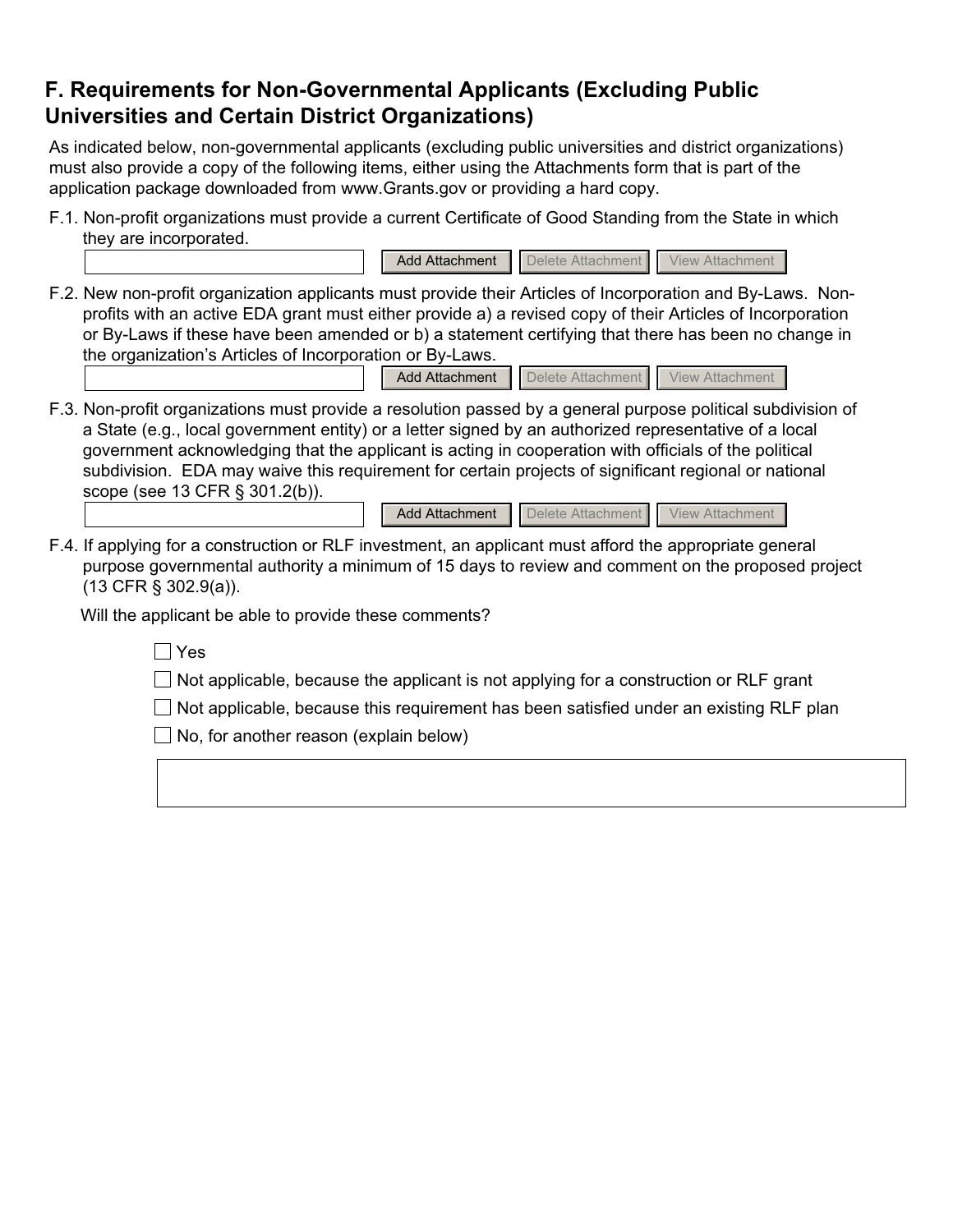# **A. Applicant Information**

- A.1. EDA Application Identifier If EDA has previously provided an identifier for your proposal/application, please enter that identifier here. Otherwise, leave blank.
- A.2. Please identify all applicants for this project:

The Lead Applicant should be the party who is responsible for handling disbursement of funds and reporting to EDA.

Note that Sam.gov registration is required of all EDA applicants and awardees. Please list the relevant CAGE Code and SAM.gov expiration data for all applicants and co-applicants (if any).

# **B. Project Information**

### **B.1. Provide a geographical definition of the region to be served by the investment (project), including the specific geographic location of the project within the region.**

Clearly and concisely describe the region where the project will be located, including the specific geographic location of the project within the region, as well as background on the assets of the area, which may include clusters, and workforce, physical, educational and financial infrastructure.

### **B.2. Describe and outline the scope of work for the proposed EDA investment, including a list of tasks to be undertaken.**

List specific activities that will be undertaken and the specific deliverables that will be produced as a result of this investment. The description of the proposed project must include a clear statement of the overall purpose of the project.

**Applicants for construction assistance (including design and engineering assistance)** should also include a statement of project components. Indicate if the proposed project involves the construction of a new facility or facilities or the enlargement, expansion, renovation, or replacement of an existing facility or facilities. Describe the existing facility and proposed project components in terms of dimensions, capacities, quantities, etc.

**Applicants for Partnership Planning Assistance** should provide a narrative on the economic development activities that will be undertaken including managing and maintaining the CEDS process.

**Applicants for Short Term Planning Assistance** should provide a narrative explaining how the proposed scope of work will enhance economic development planning capacity of the identified region. Include any relationship or collaboration with other public and private entities. Please explain how the strategy will expand the capacity of public officials and economic development organizations to work effectively with employers and enable the region to plan and coordinate the use of available resources to support economic recovery and the development of a regional economy and/or develop innovative approaches to economic revitalization in the region.

**Applicants for State Planning Assistance** should provide a narrative outlining the proposed scope of work for the project. Include the relationship to any existing CEDS or similar planning processes in the region and the goals and objectives of the proposed project.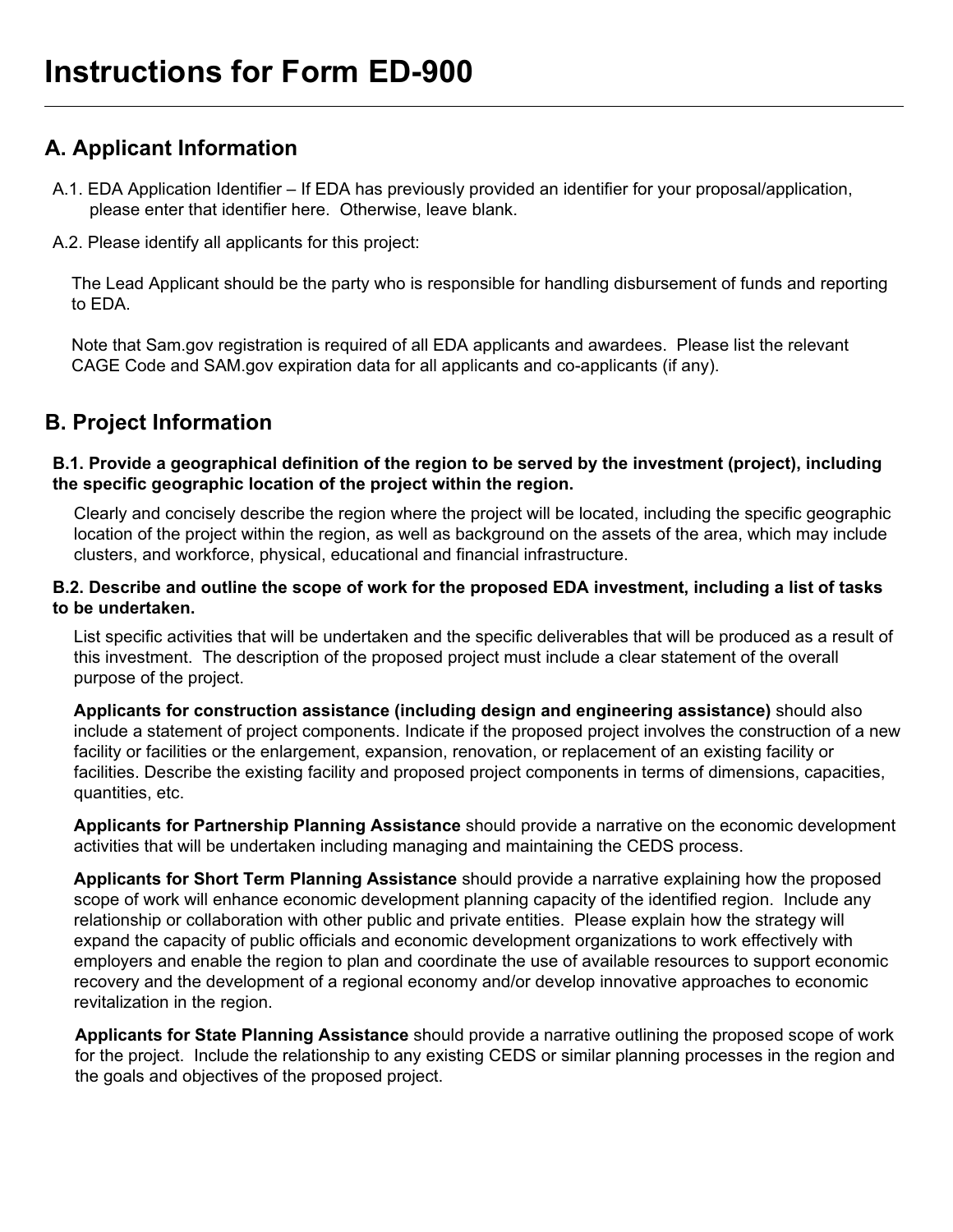### **B.3. Economic development needs**

Except for grants to fund developing, updating or refining a CEDS as described in 13 C.F.R. § 303.7, the region in which Public Works or Economic Adjustment projects will be located must have a CEDS with which the project is consistent.

B.3.a. Does the region in which the project will be located have a Comprehensive Economic Development Strategy (CEDS)?

If Yes, what is the source? *Note: If you are unsure if your region has a CEDS, please contact your local District Organization. In areas without a District Organization, CEDS may also be obtained at the City, County, or State level.* 

If No, then please check one of the indicated options:

- B.3.a.i. There is an alternate strategic planning document that will govern this investment. Please identify the strategy and provide a copy of this planning document, either by attaching the document to this application or submitting a hard copy.
- B.3.a.ii. This investment is to create a strategy plan to develop, update or refine a CEDS. Please explain how the strategy will expand the capacity of public officials and economic development organizations to work effectively with employers and enable the region to plan and coordinate the use of available resources to support economic recovery and the development of a regional economy and/or develop innovative approaches to economic revitalization in the region.
- B.3.b. Briefly describe the economic conditions of the region described in B.1, as well as the economic adjustment problems or economic dislocations the region has experienced (or is about to experience) and the regional impact of these conditions. How does the project address the economic development needs of the region and the goals and objectives of the CEDS for the region or the alternate strategic planning document described in section b below? See 13 C.F.R. part 303.

### **B.4. Applicant's capability**

Briefly describe the applicant's capability to administer, implement, and maintain the project.

### **B.5. List and describe strategic partners and organizations to be engaged in this project**

Describe existing regional partnerships (if any) that are directly engaged in supporting the proposed project, including a discussion of the extent of participation of government agencies, private sector interests, education providers, non-profits, community and labor groups, workforce boards, utilities, etc.

### **B.6. Describe the investment (project) impact and fit with EDA funding priorities**

Concisely document how the proposed project aligns with one or more of EDA's investment priorities. Applicants that propose projects that do not align with EDA's investment priorities will not be as competitive as those that do. Applicants are strongly encouraged to review EDA's investment priorities, as outlined in the applicable Notice of Funding Opportunity (NOFO) announcement on www.Grants.gov.

### **B.7. Proposed time schedule for the project**

Provide a proposed time schedule for completion of the project, including when (month/year) the project will begin and end. Explain any potential issues that could affect project implementation.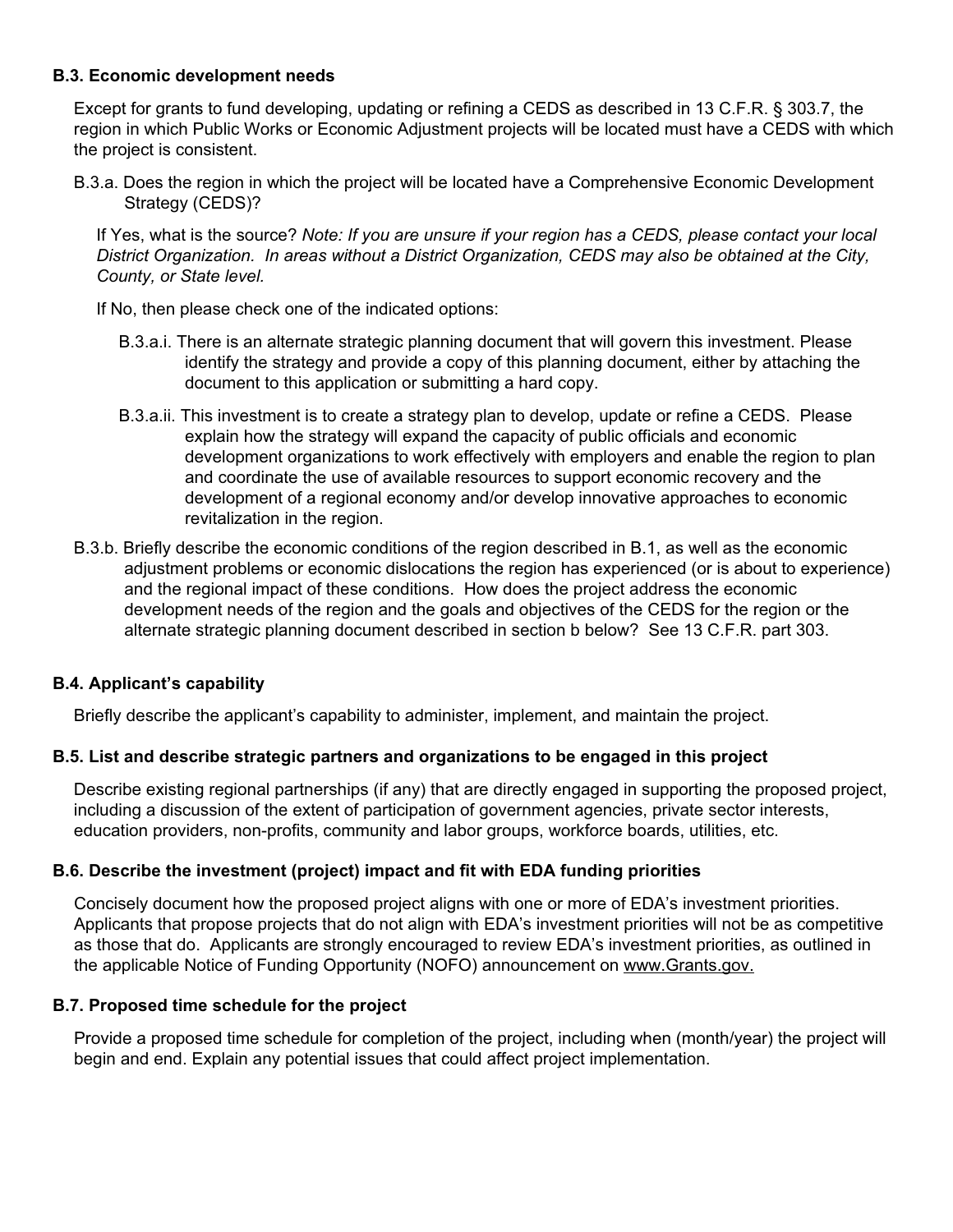### **B.8. Economic impacts of the project**

Provide a clear and compelling justification for the long-term potential economic impact of the proposed project, through anticipated job creation or retention, private investment leveraging, number of businesses or collaborations supported, or other appropriate measures. All job and private investment estimates should reflect the anticipated impact within nine years of the potential EDA investment. Applicants must attach letters of commitment from any identified beneficiaries.

For all other measures, applicants should clearly identify the expected time frame. In all cases, applicants must document the benefit and provide third-party data or information available to support these claims.

### **B.9. Beneficiaries of the project**

If applicants have identified specific private sector employers that are expected to create and/or save jobs as a result of the project, applicants should list those beneficiaries in the table provided. All job and private investment estimates should reflect the anticipated impact within nine years of the potential EDA investment.

NAICS Code: The NAICS code for the major industry category of the beneficiary company (see www.naics.com for a searchable list).

Jobs Created: The number of jobs that the company expects to create as a result of the project.

Jobs Retained: The number of jobs that the company expects to retain as a result of the project.

Private Investment: The amount of private investment that the company expects to make in its business/ community as a result of the project.

Form ED-900B must be completed by each beneficiary that expects to create and/or save fifteen or more jobs as a result of the project.

### **B.10. Non-EDA funding for the project**

Select the appropriate response to each question. Applicants should identify the source, nature and amount of all non-EDA funds, including in-kind contributions (non-cash contributions of space, equipment, services, or assumptions of debt). Explain the status of all funding commitments, including the date the funds will be available from each source, and describe any conditions or restrictions on the use of such funds. If in-kind contributions are included, explain the basis on which they are valued. If so, please describe the source, amount and any terms and conditions of the funding, and when the funding will be available for use by the applicant. Please attach evidence of commitment from all funding sources. For example, if bonds are contemplated as match, counsel opinion of the applicant's bonding authority and eligibility of the bonds for use as match, along with full disclosure of the type of bonds and the schedule of the applicant's intended bond issue, are required.

### **B.11. Justification for sole source procurement**

Select the appropriate response to each question.

### **B.12. Equipment**

Select the appropriate response to each question.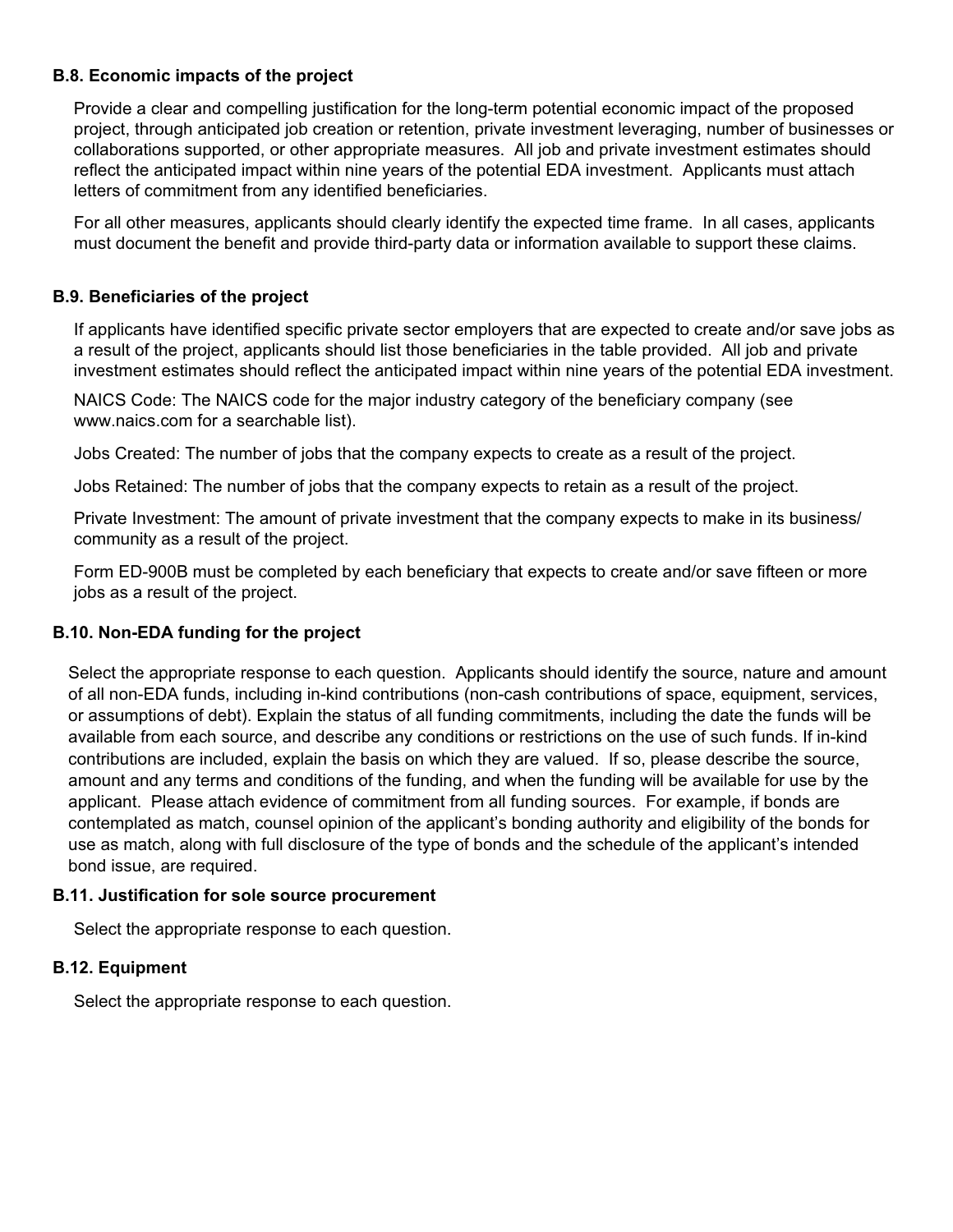# **C. Regional Eligibility**

Public Works and Economic Adjustment Assistance projects must satisfy regional eligibility requirements (see NOFO for more details). This section will assist EDA in determining if the proposed project satisfies these eligibility requirements.

Planning and Technical Assistance applications: although meeting specific distress criteria is not a prerequisite for funding under these programs, the economic distress level of the region impacted by a project serves as the basis for establishing the EDA share of the total cost of the project and can inform competitiveness.

Please answer all questions completely and accurately and attach explanations and supporting documentation where applicable.

### **C.1. Region**

Clearly define the area/region that is the basis for your claim of eligibility.

### **C.2. Economic Distress**

Check all that apply in establishing regional eligibility (see NOFO for more details):

- **C.2.A. Unemployment rate**: The project is located in a region that has an unemployment rate that is, for the most recent 24-month period for which data are available, at least one percentage point above the national unemployment rate.
- **C.2.B. Per capita income**: The project is located in a region that has a per capita income that is, for the most recent period for which data are available, 80 percent or less of the national average per capita income.
- **C.2.C. Special need**: The project is located in a region that has experienced or is about to experience a "Special Need" (as defined in 13 C.F.R. § 300.3) arising from actual or threatened severe unemployment or economic adjustment problems resulting from severe short-term or long-term changes in economic conditions, including: Substantial out-migration or population loss; Underemployment, that is, employment of workers at less than full-time or at less skilled tasks than their training or abilities permit; Military base closure or realignment, defense contractor reductions-inforce, or U.S. Department of Energy defense-related funding reductions; Natural or other major disasters or emergencies; Extraordinary depletion of natural resources; Closing or restructuring of an industrial firm or loss of other major employer; Negative effects of changing trade patterns; or other circumstances set forth in the applicable NOFO.

### **C.3. Substantial Direct Benefit**

A project located within an Economic Development District (EDD) that is located in a region that does not meet the economic distress criteria set forth in section C.2 above, is also eligible for EDA investment assistance if EDA determines that the project will be of "substantial direct benefit" to a geographic area within the EDD that meets the distress criteria set forth in question C.2 above by providing significant employment opportunities for unemployed, underemployed, or low-income residents of the distressed geographic area within the EDD. If applicable, identify the EDD in which the proposed project will be located, as well as the geographic area within the EDD that meets the economic distress criteria detailed in section C.2., and explain how the proposed project will provide a substantial direct benefit to this geographic area within the EDD. (See NOFO for more details.)

### **C.4. Source of data provided for regional eligibility determination**

Check the appropriate box denoting what data source you used to establish eligibility. Please attach data used to establish eligibility.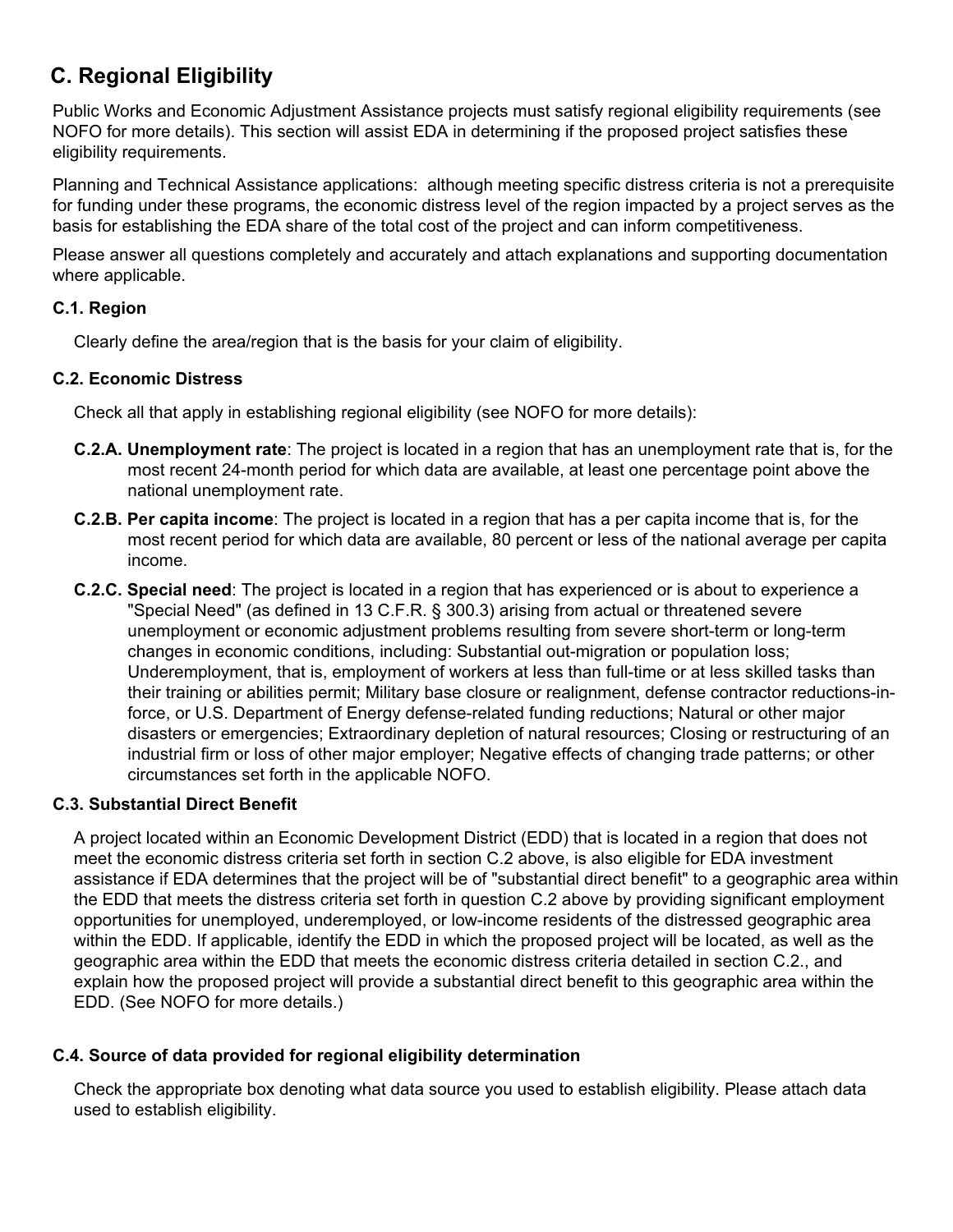# **D. Budget and Staffing**

To be completed by applicants for non-construction assistance only

### **D.1. Budget justification**

Provide a clear budget justification that identifies how funds in each line item of the budget will be utilized to support the proposed project. Explain the proposed use of any amounts budgeted for "Equipment," "Contractual," or "Other," if any, on Form SF-424A, Budget Information - Non-Construction Programs.

### **D.2. Indirect costs**

Explain the types of indirect costs, if any, on Form SF-424A. If there are any indirect costs, please submit a copy of the current Indirect Cost Rate Agreement that your organization has with its cognizant Federal agency. Alternatively, applicants must provide supplemental documentation such as: a certificate of indirect costs and acknowledgment letter from the cognizant agency, a cost allocation plan, an indirect cost rate proposal and/or other acceptable documents under Uniform Administrative Requirements, Cost Principles, and Audit Requirements for Federal Awards (Uniform Guidance) as set forth in 2 C.F.R. part 200 or relevant procurement regulations.

### **D.3. Key applicant staff**

Identify key applicant staff who will undertake and complete project activities. Include a description of the knowledge, organizational experience, and expertise of individual staff members. In addition, explain how organizational resources will be used to complete project activities. For National Technical Assistance, Training and Research and Evaluation projects, specify which positions will be charged to the federal and non-federal portion of the project budget.

# **E. Administrative Requirements**

### **E.1. Civil rights**

Select the appropriate response, providing an explanation if "no."

### **E.2. Lobbying certifications**

**All applicants** for federal financial assistance must certify that federal funds have not been used and will not be used for lobbying in connection with this request for federal financial assistance (Form CD-511). If nonfederal funds have been or are planned to be used for lobbying in connection with this request for federal financial assistance, Form SF-LLL also must be completed. Applicants must comply with 13 C.F.R. § 302.10 regarding attorneys' and consultants' fees and the employment of expediters. This regulation requires that applicants identify and disclose the amount of fees paid to anyone engaged to assist the applicant in obtaining assistance under the Public Works and Economic Development Act of 1965 (PWEDA), as amended.

### **E.3. Compliance with Executive Order 12372, State Single Point of Contact (SPOC)**

Select the appropriate response to each question, please attach any comments that have been received. If the comment period has not yet expired or comments were not received, attach evidence of your request for comments.

### **E.4. Single Audit Act Requirement**

Select the appropriate response to each question.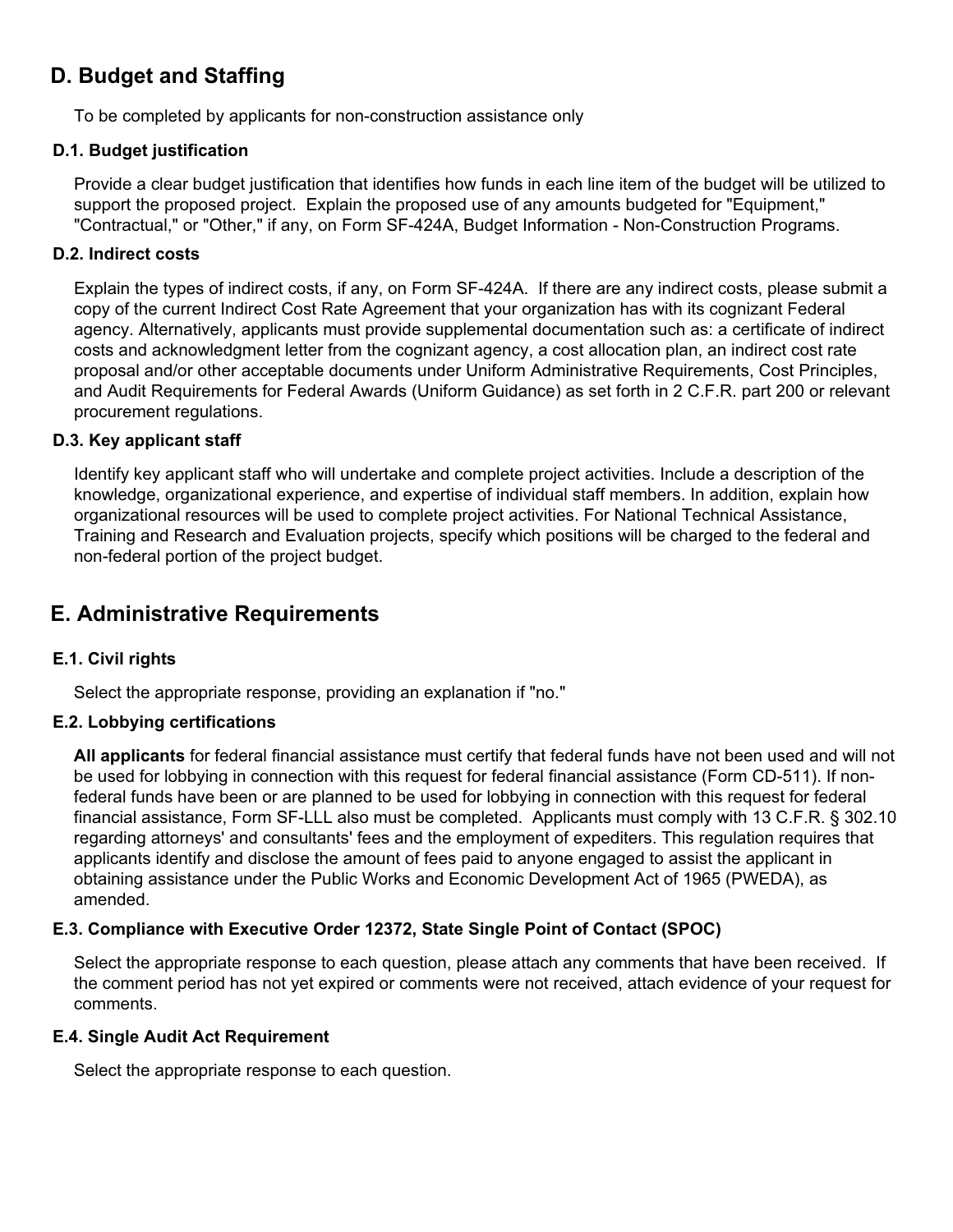# **F. Requirements for Non-Governmental Applicants (Excluding Public Universities and Certain District Organizations)**

As indicated, non-governmental applicants must also provide a copy of the requested items, either using the Attachments form that is part of the application package downloaded from www.Grants.gov or submitting a hard copy. Public Universities and Certain District Organizations may be exempt from this requirement, please contact your Regional Office to determine the requirements applicable to your organization.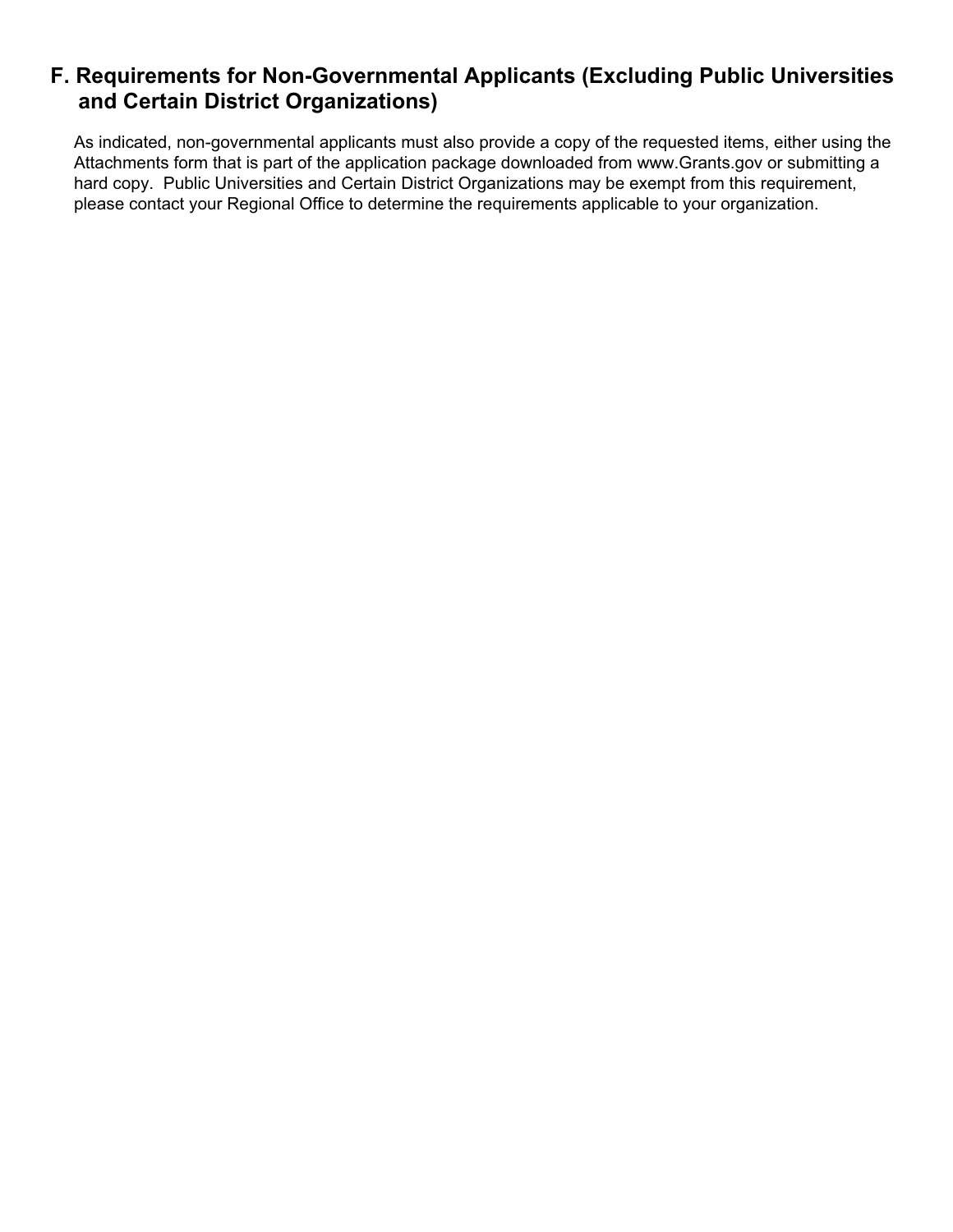# Memo

| To: | Economic Development Advisory Committee                                |
|-----|------------------------------------------------------------------------|
|     | From: Tom Sweeney                                                      |
|     | <b>Date: 5/8/2020</b>                                                  |
| Re: | Discussion and possible direction to staff on pursuing new initiatives |

### **Background**

Add to the list, along with all of the other members ideas and then carry them over for a more complete discussion before making a decision on a grant application

### **Discussion**

- 1. \* Form an exploratory committee (including Karrie Baker) to evaluate potential sites for a Conference Center/Business Retreat facility, and to identify ways to promote its use. A local conference facility would help make use of <u>underused</u> existing hotel/motel space; help promote recreational activities in the county (fishing/skiing) and vacation opportunities here; would help local restaurants; and connect the County to business entities who might see possible investment opportunities here.
- 2. "Discuss outreach to similarly-situated counties for novel economic development ideas not involving timber, and suggest a tele-meeting to discuss their input and successes.
- 3. "Discuss outreach to influencers in the Artificial Intelligence (AI) and high-tech/Silicon-Valley-type start-up fields to offer a free familiarity trip to Alpine County (minimal cost/hotel/meal or two) to encourage remote working professionals to put Alpine on their radar; similarly, offer press trip inducement for feature article written for AI/high-techrelated magazine market to put Alpine on the radar of work-from-home/high-tech professionals."
- 4. Alpine County \*must\* have one of the lowest cost-of-livings in the entire state, at least for a desirable place to live (partially because we have a low sales tax; partly because everyone buys in Nevada). I don't know what our median home price is, but... How about compiling an "Affordability/Lifestyle Index" that ranks Alpine County #1 (based on home price, cost of living, and lifestyle features). Make that a huge Press Release, send it out to all the major media markets (LA, San Francisco, San Diego). Wouldn't hurt to mention available build able lot figures, either. Put us on the map -- not only to drive